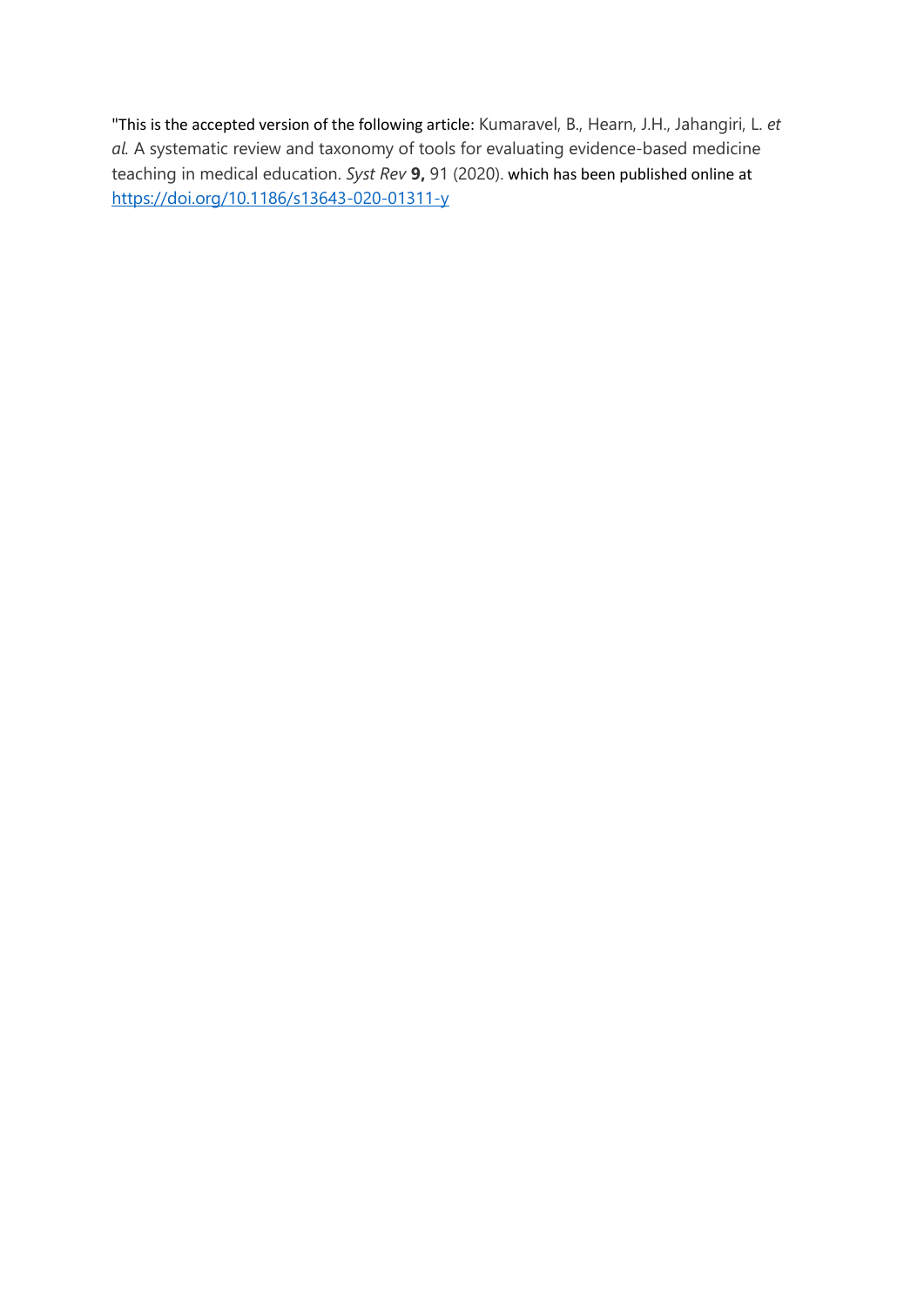# **A systematic review and taxonomy of tools for evaluating Evidence-Based Medicine teaching in medical education**

Dr Bharathy Kumaravel. University of Buckingham Medical School, Hunter Street, Buckingham, MK18 1EG

Bharathy.Kumaravel@buckingham.ac.uk

Dr Jasmine Heath Hearn. Department of Psychology, Manchester Metropolitan University, Brooks Building, 53 Bonsall Street, Manchester, M15 6GX

[j.hearn@mmu.ac.uk](mailto:j.hearn@mmu.ac.uk)

Dr Leila Jahangiri. Department of Life Sciences, Birmingham City University, Birmingham B15 3TN Leila.Jahangiri@bcu.ac.uk

Ms Rachel Pollard. Franciscan Library, University of Buckingham MK18 1EG [rachel.pollard@buckingham.ac.uk](mailto:rachel.pollard@buckingham.ac.uk)

Dr Claire J Stocker, Senior Lecturer, University of Buckingham MK18 1EG Claire.stocker@buckingham.ac.uk

Dr David Nunan, Director of the Post Graduate Certificate in Teaching Evidence-Based Health Care and senior research fellow, Centre for Evidence Based Medicine, Oxford OX2 6GG

david.nunan@phc.ox.ac.uk

Corresponding author

Dr Bharathy Kumaravel. University of Buckingham Medical School, Hunter Street, Buckingham, MK18 1EG

Bharathy.Kumaravel@buckingham.ac.uk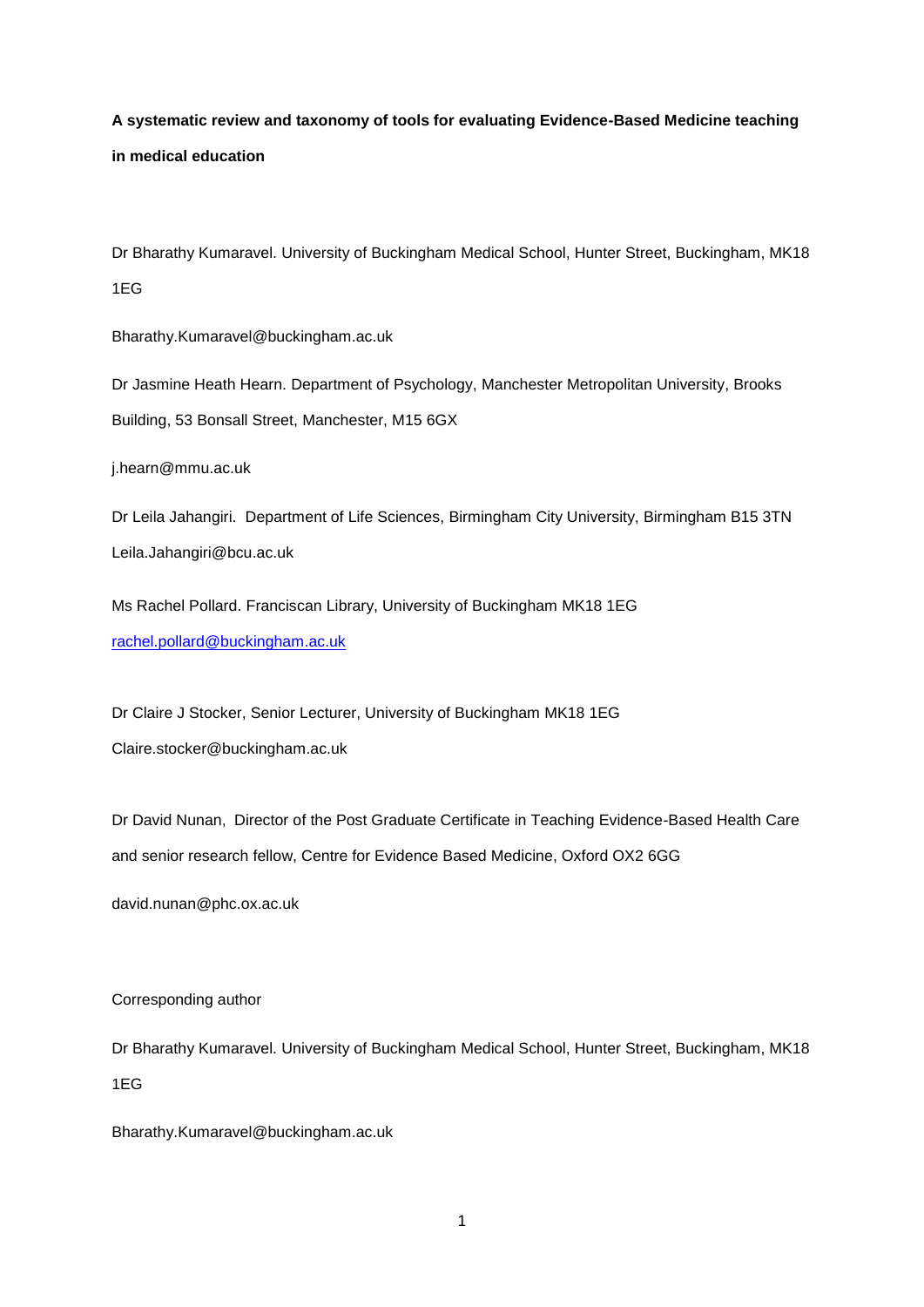#### **Abstract**

#### **Background**

 The importance of teaching the skills and practice of Evidence Based Medicine (EBM) for medical professionals has steadily grown in recent years. Alongside this growth is a need to evaluate the effectiveness of EBM curriculum as assessed by competency in the five 'A's': Asking, Acquiring, Appraising, Applying and Assessing (impact and performance). EBM educators in medical education will benefit from a compendium of existing assessment tools for assessing EBM competencies in their settings. The purpose of this review is to provide a systematic review and taxonomy of validated tools 8 that evaluate EBM teaching in medical education.

#### **Methods**

 We searched MEDLINE, EMBASE, Cochrane library, Educational Resources Information Centre (ERIC), Best Evidence Medical Education (BEME) databases and references of retrieved articles pub- lished between January 2005 and March 2019. We have presented the identified tools along with their psychometric properties including validity, reliability; relevance to the five domains of EBM practice and dimensions of EBM learning. We also assessed the quality of the tools to identify high quality tools as those supported by established interrater reliability (if applicable), objective (non-self-re- ported) outcome measures and achieved ≥3 types of established validity evidence. We have reported our study in accordance with the PRISMA guidelines.

#### **Results**

 We identified 1719 potentially relevant articles of which 63 full text articles were assessed for eligibility against inclusion and exclusion criteria. Twelve articles each with a unique and newly identified tool were included in the final analysis. Of the twelve tools, all of them assessed the third step of EBM practice (Appraise) and five assessed just that one step. None of the twelve tools assessed the last step of EBM practice (Assess). Of the seven domains of EBM learning, ten tools assessed knowledge gain, ten assessed skills, two assessed attitude, and one assessed change in behaviour. None addressed reaction to EBM teaching, self-efficacy or patient benefit. Of the twelve tools identi- fied, six were high quality. We have also provided a taxonomy of tools using the CREATE framework, for EBM teachers in medical education.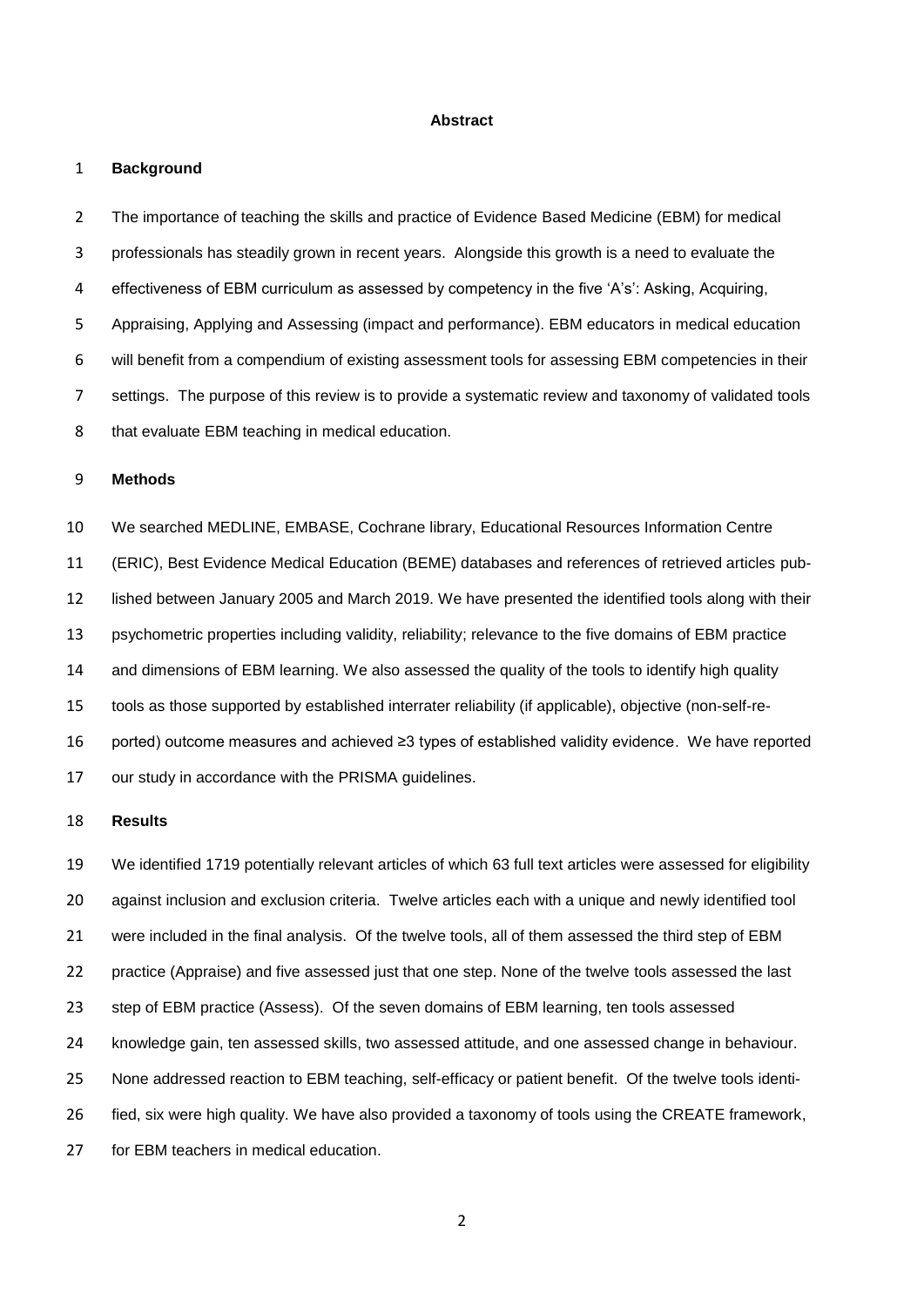| 28 | <b>Conclusions</b>                                                                                   |
|----|------------------------------------------------------------------------------------------------------|
| 29 | Six tools of reasonable validity are available for evaluating most steps of EBM and some domains of  |
| 30 | EBM learning. Further development and validation of tools that evaluate all the steps in EBM and all |
| 31 | educational outcome domains are needed.                                                              |
| 32 |                                                                                                      |
| 33 | <b>Systematic Review registration</b>                                                                |
| 34 | PROSPERO CRD4201811620                                                                               |
| 35 |                                                                                                      |
| 36 | Key words                                                                                            |
| 37 | Evidence based medicine, competency, medical education, assessment                                   |
| 38 |                                                                                                      |
| 39 |                                                                                                      |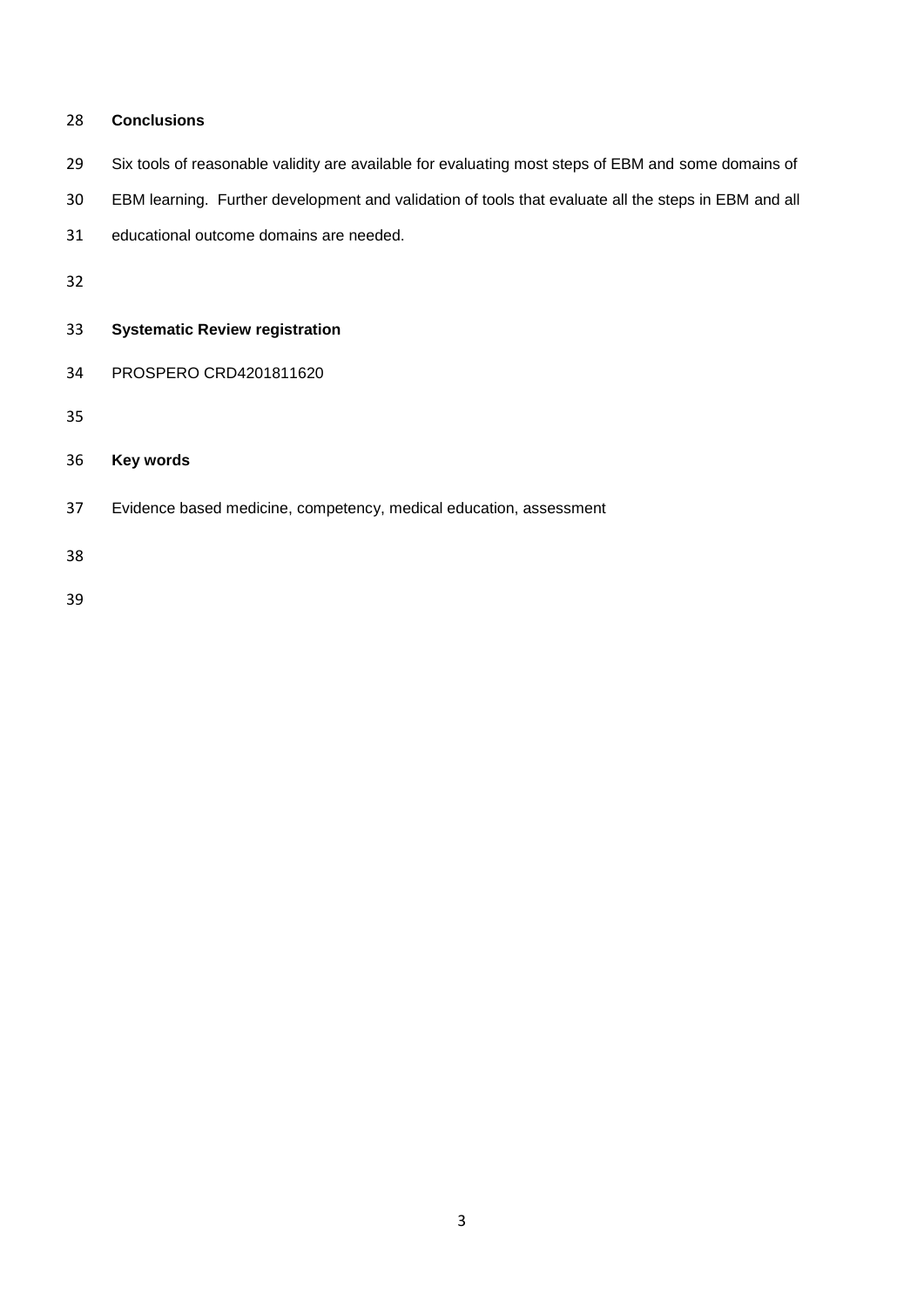**Background**

 Evidence based medicine (EBM) is the skill of bringing together clinical judgement, the best- available evidence from health research along with patient preferences and values in making clinical decisions (1). EBM involves five steps- asking, acquiring, appraising, applying evidence in clinical decisions and assessing impact and performance (2). To ensure future medical professionals are better equipped with lifelong skills for evidence-based medicine, we need to ensure that EBM teaching is integrated into undergraduate and postgraduate medical curriculum. In the UK, the General Medical Council recommends that 'Newly qualified doctors must be able to apply scientific method and approaches to medical research and integrate these with a range of sources of information used to make decisions for care' (3). Researchers have emphasised on the need to shift EBM teaching from the classroom to application of skills in clinical practice to achieve improvement in outcomes(4). EBM teaching should focus on implementing multifaceted, clinically integrated approaches with assessments of knowledge, skills and behaviour in the medium to long term using validated assessment tools (5). This highlights the need for validated tools to evaluate the impact of EBM teaching and assessment of medical trainees' competency. A systematic review of EBP education evaluation tools in 2006(6) identified 104 unique instruments

 for evaluating evidence based practice (EBP) teaching, though the authors identified only two of them- Fresno (7) and Berlin (8)as high quality instruments which evaluate knowledge and skills across the EBP steps. The authors defined high quality instruments as those with established interrater reliability (if applicable); objective outcome measures (non-self-reported) and multiple (≥3) types of established validity evidence. They found that among EBP skills, instruments acquiring evidence and appraising evidence were most commonly evaluated, with some newer instruments measuring asking and applying skills. Since the 2006 review, new assessment tools have been developed which assess EBM attitudes and behaviours (9–11).

 Despite the availability of tools to evaluate EBM teaching, most evidence based practice educational interventions still do not use high quality tools to measure outcomes (9). EBM educators in medical education will benefit by the availability of a compendium of such tools which are classified by their suitability of assessing the five steps of EBM and the various educational outcome domains. Ensuring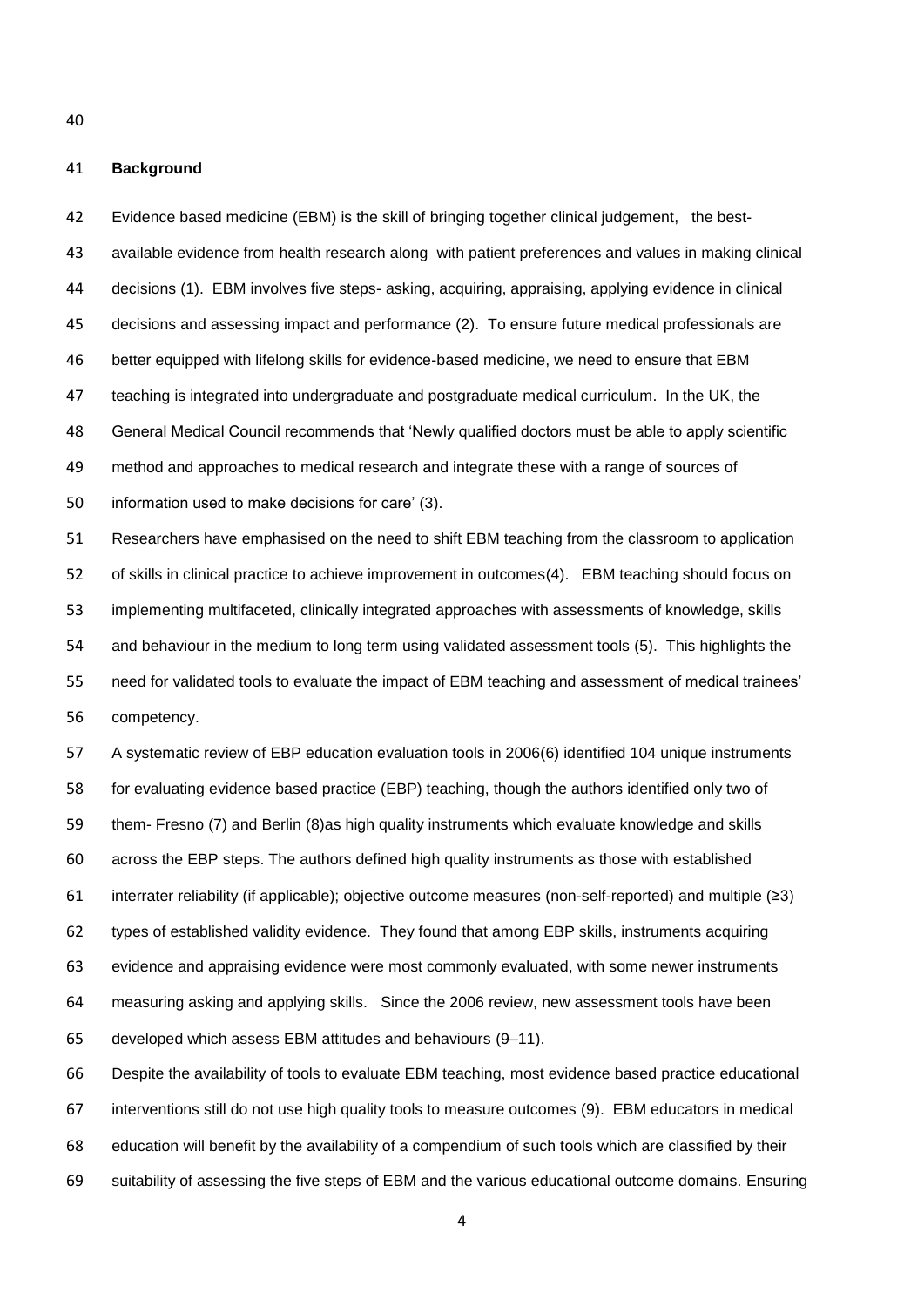longitudinal evaluation of EBM teaching using validated assessment tools will provide educators 71 information on the medium to long term impact of their teaching.

73 In 2011, a guidance was developed for classification of tools to assess EBP learning, which also recommended a common taxonomy and proposed a framework -CREATE (Classification Rubric for Evidence Based Practice assessment tools in Education) for classifying such tools (12). The purpose of the framework was to help EBP educators identify the best available assessment tool, provide direction for developers of new EBP learning assessment tools and a framework for classifying the tools. To that end, we designed this systematic review to incorporate these updates since the 2006 systematic review to assess and summarise published assessment tools for the evaluation of EBM teaching and learning in medical education.

 The primary objective of this review was to summarise and describe currently available tools to evaluate EBM teaching in medical education. We compare, contrast and discuss the tools with 83 consideration given to their psychometric properties; relevance to EBM domains and dimensions of EBM learning. The review aimed to differentiate tools into different subcategories according to type, extent, methods and results of psychometric testing and suitability for different evaluation purposes. The second objective of this review is to produce a taxonomy of tools based on the CREATE framework for medical educators to aid in the evaluation of EBM teaching.

#### **Methods**

#### **Identification of studies**

 A scoping search was performed to validate the developed search strategy and justify the importance of conducting a review on the topic as defined by our research question and objectives. This search identified the most recent systematic review on this topic with a search end date of April 2006 (6). We carried out an initial database search for relevant studies published between Jan 2005 and December 2018 with an update in March 2019.

**Eligibility criteria**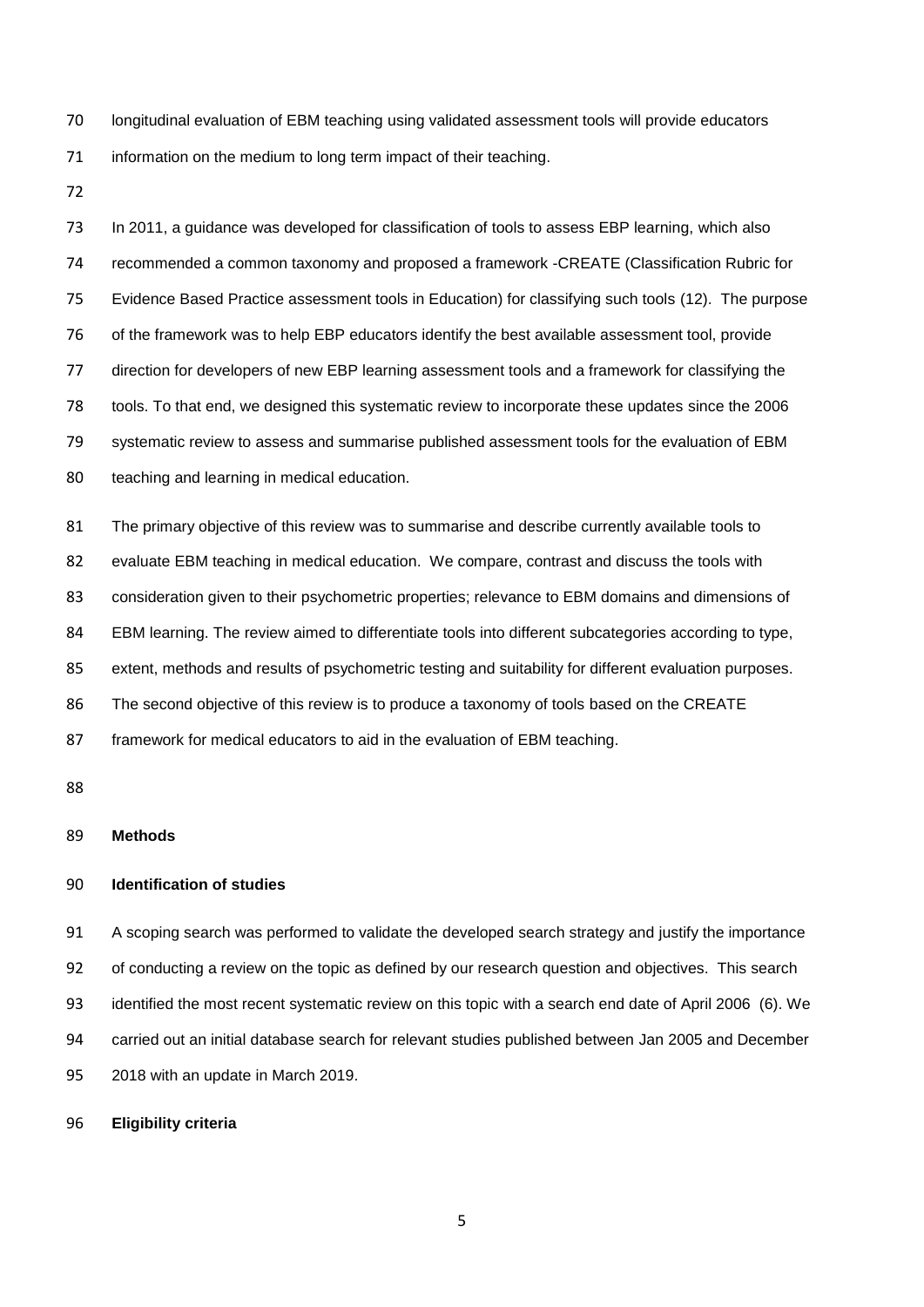We included studies that reported a quantitative and/or qualitative description of at least one tool used to evaluate EBM in medical education which (a) assessed the dimension(s) of EBM learning, namely- reaction to educational experience, attitudes, self-efficacy, knowledge, skills, behaviours and benefits to patients and (b) assessed different step(s) of EBM and (d) presented results of the psychometric performance of the tool. In addition to the above criteria, only tools which used objective outcome measures (non-self-reported) were included. We excluded tools which were explicitly designed for use in evaluating EBM teaching for other healthcare professionals (eg nurses or dentists). However, if such a tool was later validated for use in medical education, they were included in this review. We only included English language studies. Qualitative studies discussing perceptions of EBM curriculum and did not satisfy the inclusion criteria, conference abstracts, short notes, comments, editorials and study protocols were excluded.

#### **Search strategy**

The following electronic bibliographic databases of published studies were searched: MEDLINE, EM-

BASE, ERIC, BEME guidelines, Allied and complementary medicine, Cochrane Database of System-

atic Reviews (CDSR) and Centre for Reviews and Dissemination (CRD) Databases (Database of Ab-

stracts of Reviews of Effects (DARE). We also searched reference lists of retrieved articles.

#### **Search terms**

Search terms included: 'Evidence Based Medicine' or 'EBM' or 'Evidence Based Practice' or

'Evidence Based Healthcare' or 'Evidence based Health Care'; 'Educational Measurement' or

'assessment tool'; 'Medical students'; 'Medical education'; Clinical competence. MeSH terms were

supplemented with keywords. Terms were then compared with the indexing terms applied to key

journal articles which had previously been identified. An Information Specialist applied a preliminary

search strategy, which was based on medical subject headings (MeSH) terms and text words of key

papers that were identified beforehand (see additional file1).

**Study selection**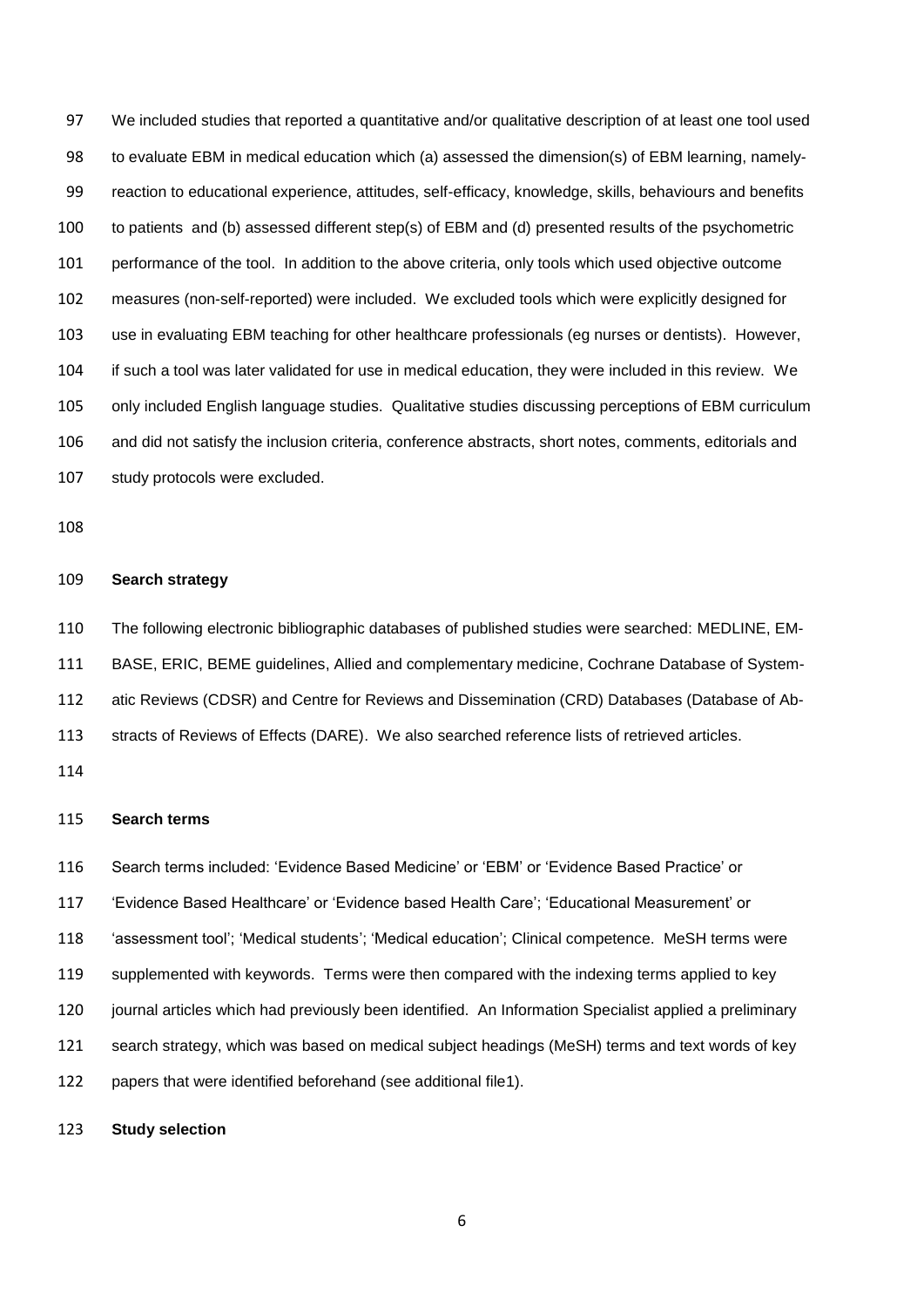The first investigator (BK) carried out initial screening and excluded studies which did not meet the inclusion criteria. This included screening of titles and abstracts to assess their eligibility based on participant characteristics, descriptions of tools, assessment against the five EBM steps and seven educational domains and reporting of psychometric properties of the tools. BK and JHH subsequently screened full text articles against the inclusion and exclusion criteria and any discrepancies were re- solved by consensus. When multiple studies presented the evaluation of the same tool, only the first study which evaluated the psychometric properties of the tool in medical education was included in 131 this review, subsequent studies were considered as duplicates.

#### **Data extraction and analysis**

 Data extraction was conducted using a standardised data extraction form. Information extracted included type of evaluation tool- description and development of the tool; number, level of expertise in EBM, training level of participants; the EBM steps evaluated; relevance of the tool to the dimensions of EBM learning namely- reaction to educational experience, attitudes, self-efficacy, knowledge, skills, behaviours and benefits to patients and psychometric properties of the tool.

 BK and JHH independently reviewed and extracted data and a third reviewer (LJ) also independently verified the findings of BK and JHH. Results were compared to achieve consensus. Disagreements during data extraction were resolved by consensus. Reviewers were not blinded to any portion of the articles.

 BK, JHH and LJ evaluated the quality of each tool using the method from a previous systematic review (6). Quality was assessed using guidance published by Shaneyfelt et al: i) established interrater reliability ( if applicable), ii) type of outcome measure and iii) validity (6). A tool was rated high quality when supported by established (interrater reliability (if applicable), use of objective (non- self-reported) outcome measure(s) and when it also demonstrated multiple (≥3) types of established validity evidence (including evidence of discriminative validity). Results of quality assessments were compared, and any discrepancies were resolved by consensus.

 We first classified included tools and instruments according to the steps of EBM practice and educational outcome domains evaluated. To provide a taxonomy which can help medical educators decide on the most appropriate tool(s) available to evaluate their EBM teaching, we reviewed only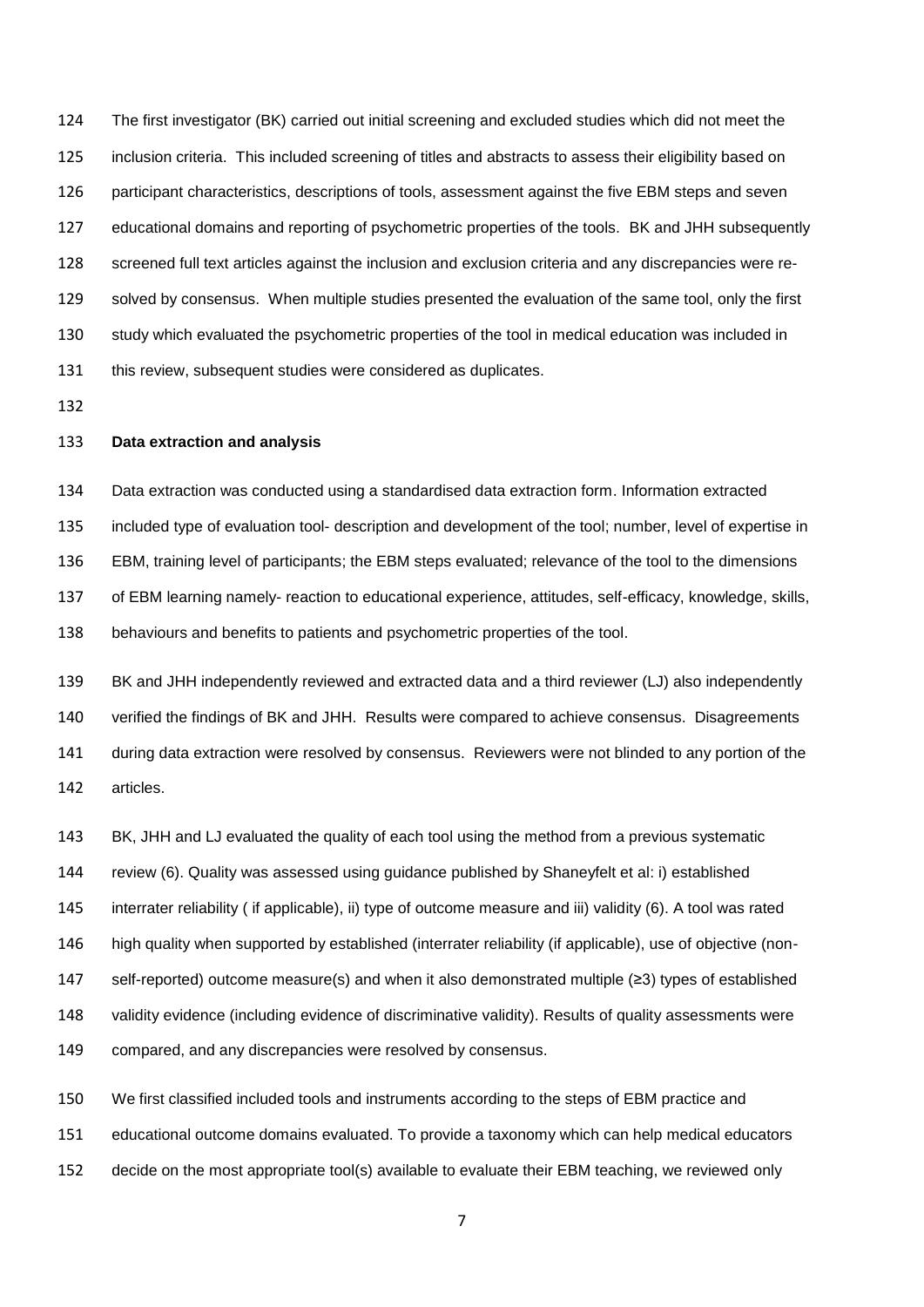those tools identified as high-quality against the CREATE framework (12). The framework helps in characterising the assessments with regards to the 5-step EBP model, types and level of educational assessment specific to EBP, audience characteristics and assessment aims. The framework is meant to help developers of new tools to identify and where possible address the current gaps. Educators can assess different elements of EBM learning and the authors of CREATE have used the work by Freeth et al. for categorising assessment of EBM educational outcomes (13).

#### **Results**

- Of the 1791 articles retrieved; 1572 were excluded and 147 articles were screened for eligibility. Of
- these 147; 93 were excluded and 63 full text articles were identified for further screening (Fig 1 shows
- the PRISMA flowchart). After assessing the 63 full text articles for eligibility against inclusion and
- exclusion criteria, twelve were included in the final analysis.
- **Figure 1: PRISMA flowchart of the systematic review**
- 

#### *Uploaded separately*

The completed PRISMA checklist(14) has been attached as additional file 2.

#### **Classification of tools according to the assessment of EBM practice**

- We categorised the twelve tools according to their relevance to the five steps of EBM. EBM step 3-
- 'appraise' was the most frequently assessed using a validated tool- all twelve tools (100%) identified
- assessed 'appraise'. Three evaluated the first four steps of EBM- namely ask, acquire, appraise and
- apply. Seven (58%) evaluated 'ask'; seven (58%) evaluated 'acquire' and 4 (33%) evaluated 'apply'.
- None of the seven identified evaluated the last step- 'assess' (Table 1).

#### **Table 1: Classification of tools against EBM steps evaluated**

| Tool                       | Ask | Acquire | <b>Appraise</b> | <b>Apply</b> | <b>Assess</b> |
|----------------------------|-----|---------|-----------------|--------------|---------------|
| Taylor's questionnaire(15) |     | Yes     | Yes             |              |               |
| Berlin(8)                  |     |         | Yes             |              |               |
| Fresno(7)                  | Yes | Yes     | Yes             |              |               |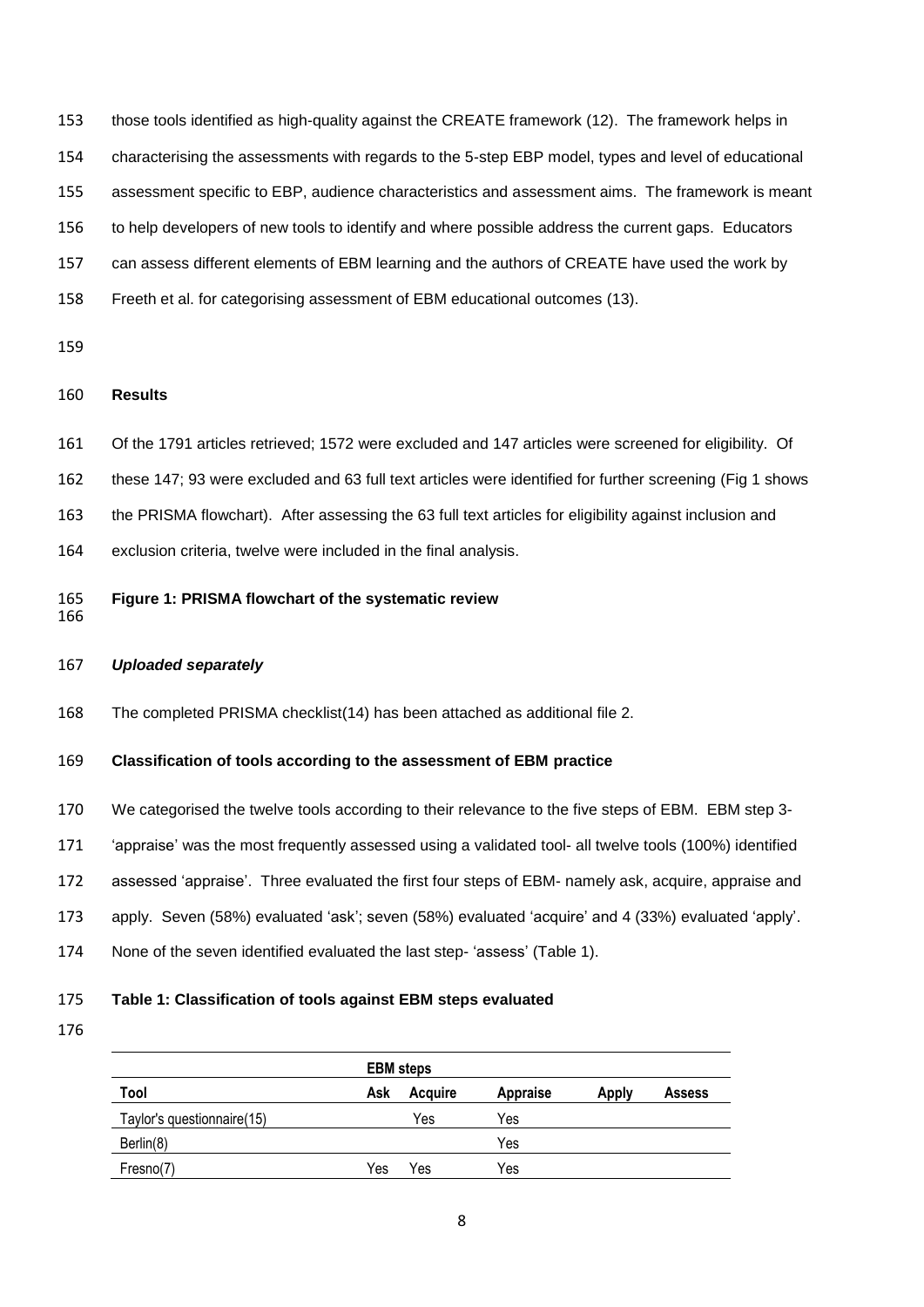| ACE(16)                         | Yes | Yes | Yes | Yes |  |
|---------------------------------|-----|-----|-----|-----|--|
| Utrecht Questionnaire U-CEP(17) | Yes |     | Yes | Yes |  |
| McRae Examination(18)           |     |     | Yes |     |  |
| EBM Test(19)                    | Yes | Yes | Yes |     |  |
| Educational prescription(20)    | Yes | Yes | Yes | Yes |  |
| Mendiola-mcq(21)                |     |     | Yes |     |  |
| Tudiver OSCE(22)                | Yes | Yes | Yes |     |  |
| Frohna's OSCE(23)               | Yes | Yes | Yes | Yes |  |
| BACES(24)                       |     |     | Yes |     |  |

177

### 178 **Classification of tools according to the educational outcome domains measured**

179 We have also differentiated tools according to their relevance to the seven dimensions of EBM learn-

180 ing namely- reaction to educational experience, attitudes, self-efficacy, knowledge, skills, behaviours

181 and benefits to patients, audience characteristics and the results of psychometric testing. Of the

182 twelve tools, ten (83%) evaluated knowledge gain, ten (83%) EBM skills, two (17%) evaluated atti-

183 tude, one (8%) evaluated change in behaviours. None addressed reaction to EBM teaching, self-effi-

184 cacy or patient benefit (Table 2).

185

### 186 **Table 2: Classification of tools against the seven educational outcome domains**

|                                       | Outcome domains assessed by the twelve EBM instruments |                 |                         |           |     |                          |                           |
|---------------------------------------|--------------------------------------------------------|-----------------|-------------------------|-----------|-----|--------------------------|---------------------------|
|                                       | <b>Reaction to</b><br><b>EBM</b> teaching              | <b>Attitude</b> | Self<br><b>Efficacy</b> | Knowledge |     | <b>Skills Behaviours</b> | <b>Patient</b><br>benefit |
| Taylor's questionnaire                |                                                        | Yes             |                         | Yes       |     |                          |                           |
| <b>Berlin</b>                         |                                                        |                 |                         | Yes       | Yes |                          |                           |
| Fresno                                |                                                        |                 |                         | Yes       | Yes |                          |                           |
| <b>ACE</b>                            |                                                        |                 |                         | Yes       | Yes |                          |                           |
| <b>Utrecht Questionnaire</b><br>U-CEP |                                                        |                 |                         | Yes       |     |                          |                           |
| McRae Examination                     |                                                        |                 |                         | Yes       | Yes |                          |                           |
| <b>EBM Test</b>                       |                                                        |                 |                         | Yes       | Yes |                          |                           |
| <b>Educational Prescrip-</b><br>tion  |                                                        |                 |                         | Yes       | Yes |                          |                           |
| Mendiola                              |                                                        |                 |                         | Yes       |     |                          |                           |
| <b>Tudiver OSCE</b>                   |                                                        |                 |                         |           | Yes |                          |                           |
| Frohna's OSCE                         |                                                        |                 |                         |           | Yes |                          |                           |
| <b>BACES</b>                          |                                                        |                 |                         | Yes       | Yes |                          |                           |
|                                       |                                                        |                 |                         |           |     |                          |                           |

187

### 188 **Quality of EBM tools and taxonomy**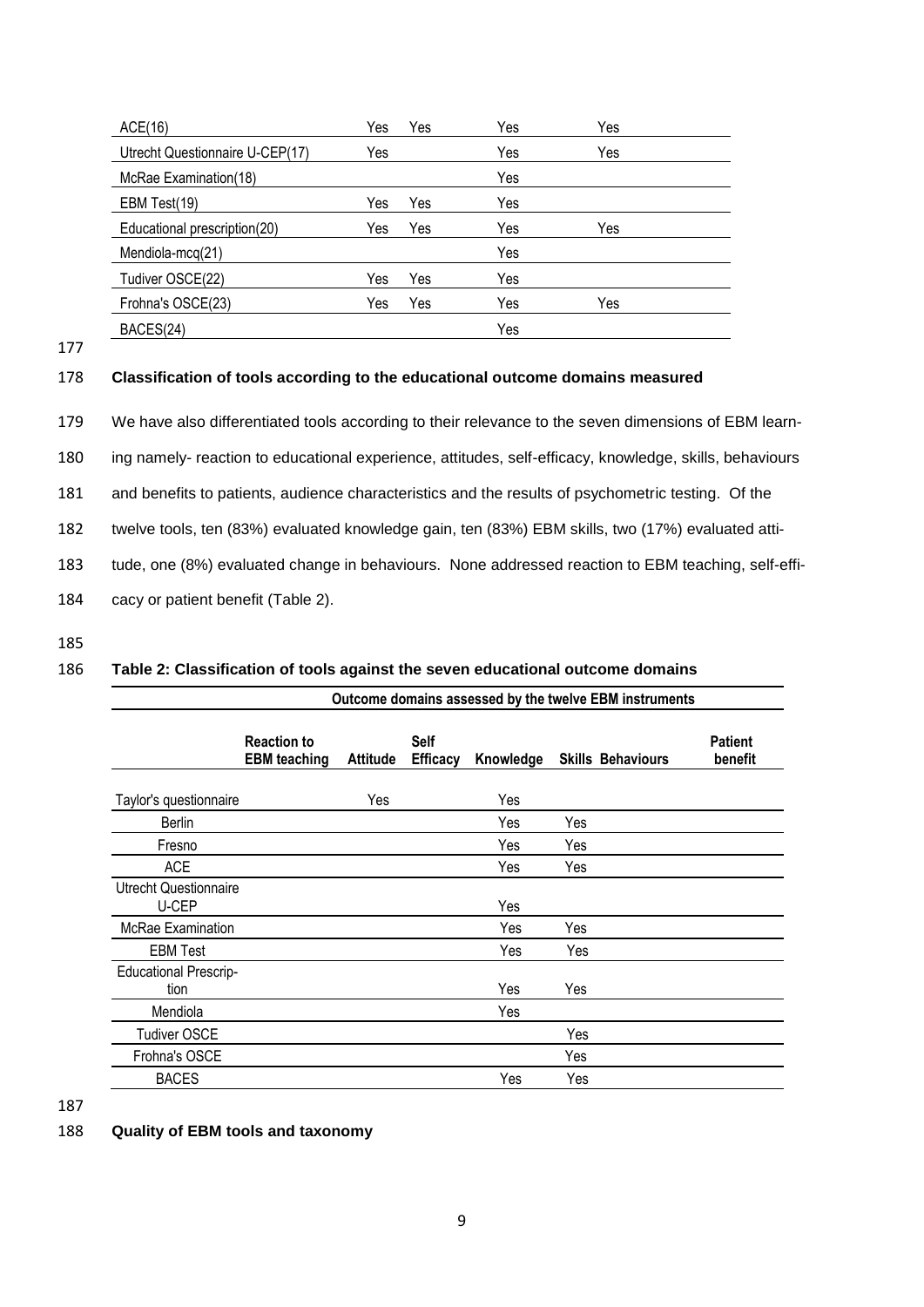Quality assessment ratings are presented in Table 3. Of the twelve tools included, six (50%) were 190 judged to be of high quality supported by established (interrater reliability (if applicable), use of objective (non-self-reported) outcome measure(s) and demonstrated multiple (≥3) types of established validity evidence (including evidence of discriminative validity).

 The validity assessments of the six high-quality tools used in evaluating EBM teaching in medical education are presented in Table 3. Evaluations of psychometric test properties of these tools are presented in Table 4 and their classification against the CREATE framework is presented in Table 5.The Taylor's questionnaire ((15) has a set of multiple choice questions which assesses knowledge and attitudes and was initially validated in four groups of healthcare professionals with varying degrees of expertise (UK), It has since been assessed in a medical student cohort (Mexico). The Berlin questionnaire (8) measures basic knowledge about interpreting evidence from healthcare research and is built around clinical scenarios and have two separate sets of questions focusing on epidemiological knowledge and skills. It was initially evaluated in EBM experts, medical students and participants in EBP course (US). The Fresno test (7) assesses medical professionals' knowledge and skills and consists of two clinical scenarios with 12 open-ended questions. It was initially evaluated in family practice residents and faculty members (US).

 The ACE tool (16) evaluates medical trainees' competency in EBM across knowledge, skills and attitudes and has 15 questions with dichotomous outcome measure. It was initially evaluated with medical students and professionals with different levels of EBM expertise (Australia). The Utrecht questionnaire has two sets of twenty-five questions testing knowledge on clinical epidemiology and was initially evaluated with postgraduate GP trainees, hospital trainees, GP supervisors, academic GPs or clinical epidemiologists (Netherlands). The MacRae examination consists of three articles each followed by a series of short answer questions testing knowledge and skills which was evaluated 212 in surgery residents (Canada).

#### 213 **Table 3: High quality tools with ≥ 3 types of established validity**

- 214 215
- Reported psychometric properties Tool Content validity Interrater reliability Internal validity Responsive validity Discriminative validity Construct Validity Internal reliability (ITC) External validity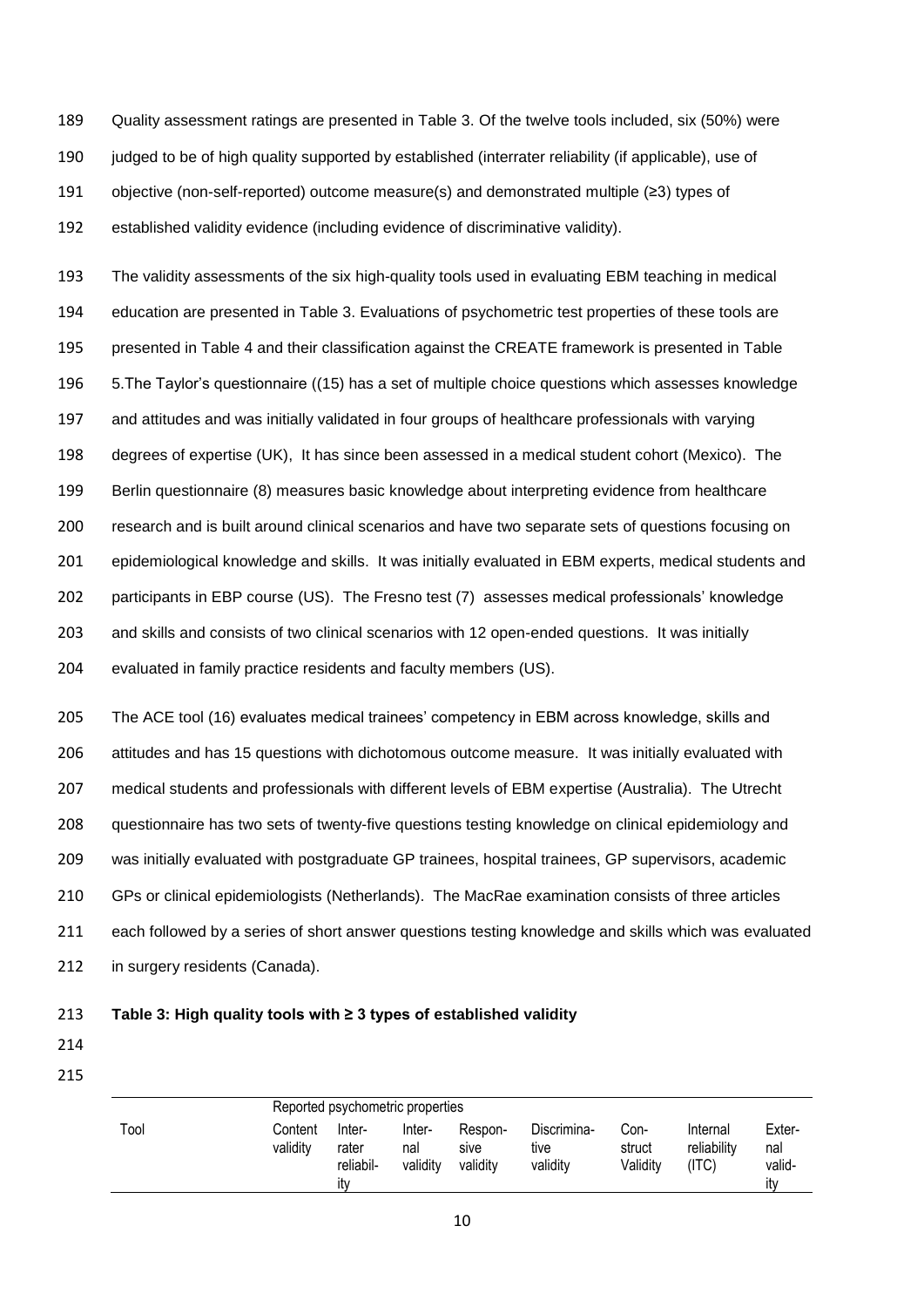| Taylor's<br>question-<br>naire(15) | Yes |     | Yes | Yes | Yes |     |     |     |
|------------------------------------|-----|-----|-----|-----|-----|-----|-----|-----|
| Berlin (8)                         | Yes |     | Yes | Yes | Yes |     |     |     |
| Fresno (7)                         | Yes | Yes | Yes |     | Yes |     |     |     |
| ACE (16)                           | Yes | Yes | Yes | Yes | Yes |     |     |     |
| Utrecht<br>questionnaire<br>(17)   | Yes |     | Yes | Yes | Yes | Yes | Yes | Yes |
| McRae (18)                         | Yes | Yes | Yes |     | Yes | Yes |     |     |

216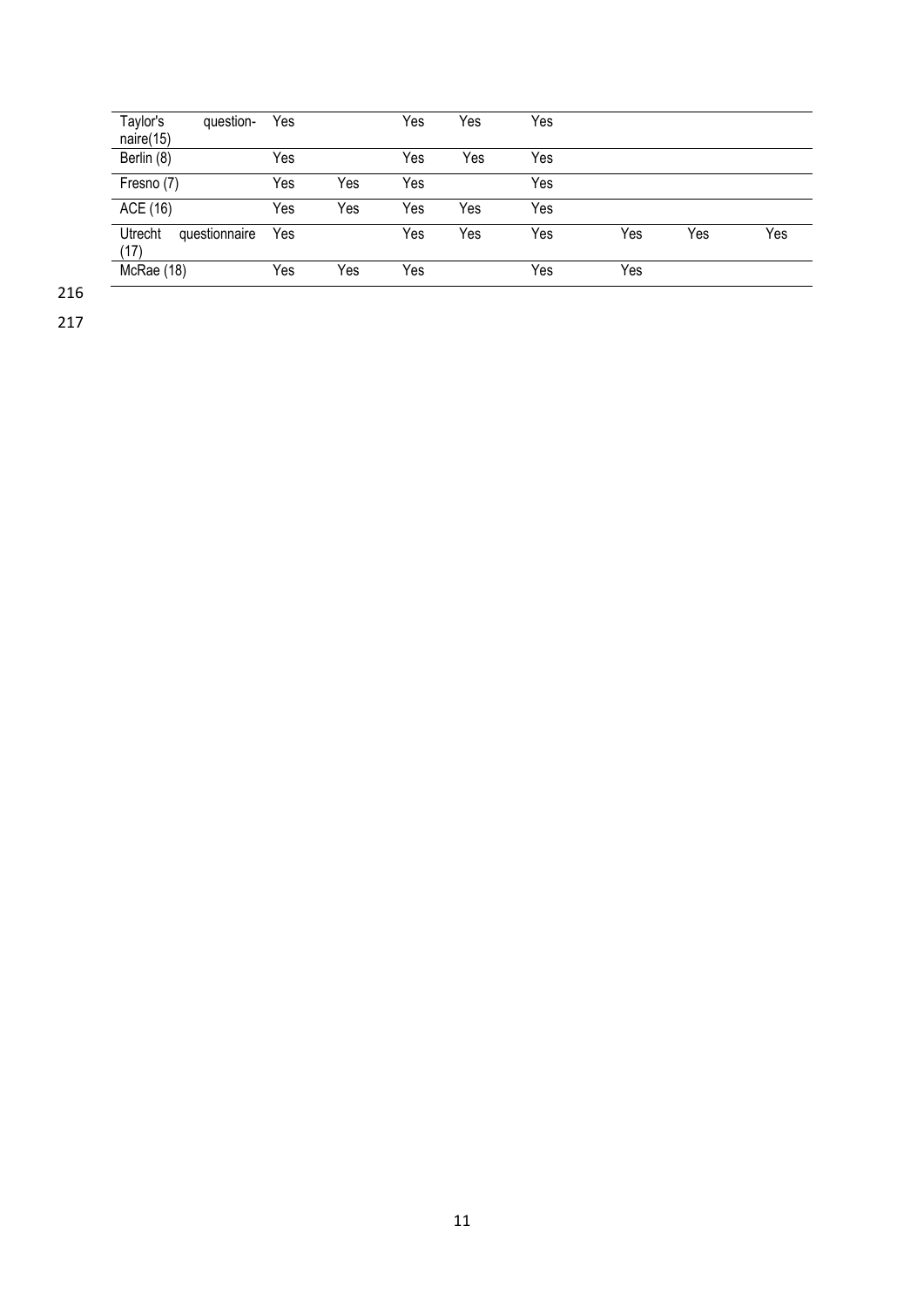#### **Source Instrument name and date Instrument development-Number of participants, level of expertise EBM learning domains Instrument Description EBM steps Psychometric properties with results of validity and reliability assessment** Berlin questionnaire-Fritsche-2002 266 participants- 43 experts<br>in Evidence Based in Evidence Based<br>Medicine 20 controls Medicine, 20 (medical students) and 203 participants in evidence based medicine course (US). Knowledge and Skills Berlin questionnaire was developed to measure basic<br>
knowledge about knowledge interpreting evidence from healthcare research, skills to relate a clinical problem to a clinical question, the best design to answer it and the ability to use quantitative information from published research to solve specific patient problems. The questions were built<br>around clinical around scenarios and has two separate sets of 15 multiple choice questions mainly focusing on epidemiological knowledge and skills (scores range from 0-  $15)$ Appraise Content validity Internal validity Responsive validity Discriminative validity The two sets of questionnaires were psychometrically equivalent (interclass correlation coefficient for students and experts 0.96 (95% confidence interval 0.92 to 0.98, P<0.001)). Cronbach's alpha 0.75 for set 1 and 0.82 for set 2. Ability to discriminate between groups with different levels of knowledge by comparing the three groups with varying expertise: The mean score of controls (4.2 (2.2), course participants (6.3 (2.9)), and experts (11.9  $(1.6)$ ) were significantly different (analysis of variance, P<0.001 Fresno test-Ramos et al-2003 Family practice residents and faculty member (n=43); volunteers self-identified as experts in EBM ( n= 53); family practice teachers  $(n=19)(US)$ Knowledge and **Skills** Fresno testdeveloped and validated to assess medical professionals' knowledge and skills. It consists of two clinical scenarios with 12 open ended questions which are scored with standardised grading rubrics. Calculation skills were assessed by fill in the blank questions Ask, Acquire and Appraise Content validity Inter-rater reliability Internal validity Discriminative validity Expert opinion Interrater correlations ranged from 0.76-0.98 for individual items Cronbach's alpha was 0.88 ITC- ranged 0.47-0.75 Item difficulties ranged from moderate(73%) to difficult(24%) Item discriminationranged from 0.41-0.86 Construct validity- On the 212 point test, the novice mean was 95.6 and the expert mean was 147.5 (p<0.001)

# 218 **Table 4: Details of studies where the high-quality tools (n= 6) were validated for use in evaluat-**219 **ing EBM teaching in medical education**

|                                                                                                 |                     |     |                                                                                                                                                                                         |          | and the expert mean<br>was 147.5 (p<0.001)                                                                                                                                                                                                                                                                                                    |
|-------------------------------------------------------------------------------------------------|---------------------|-----|-----------------------------------------------------------------------------------------------------------------------------------------------------------------------------------------|----------|-----------------------------------------------------------------------------------------------------------------------------------------------------------------------------------------------------------------------------------------------------------------------------------------------------------------------------------------------|
| MacRae-2004<br>Residents in University of<br>Toronto General Surgery<br>Program (n=44) (Canada) | Knowledge<br>skills | and | Examination<br>of<br>three<br>consisted<br>articles each followed<br>by a series of short<br>questions<br>answer<br>7 point<br>rating<br>and<br>scales<br>to<br>assess<br>study quality | Appraise | Content validity<br>Inte-rater reliability<br>Internal validity<br>Discriminative validity<br>Construct validity<br>Cronbach's alpha-0.77<br>Inter-rater reliability-<br>Pearson product<br>moment correlation<br>coefficient<br>between clinical<br>epidemiologist and non-<br>epidemiologist-0.91<br>between clinical<br>epidemiologist and |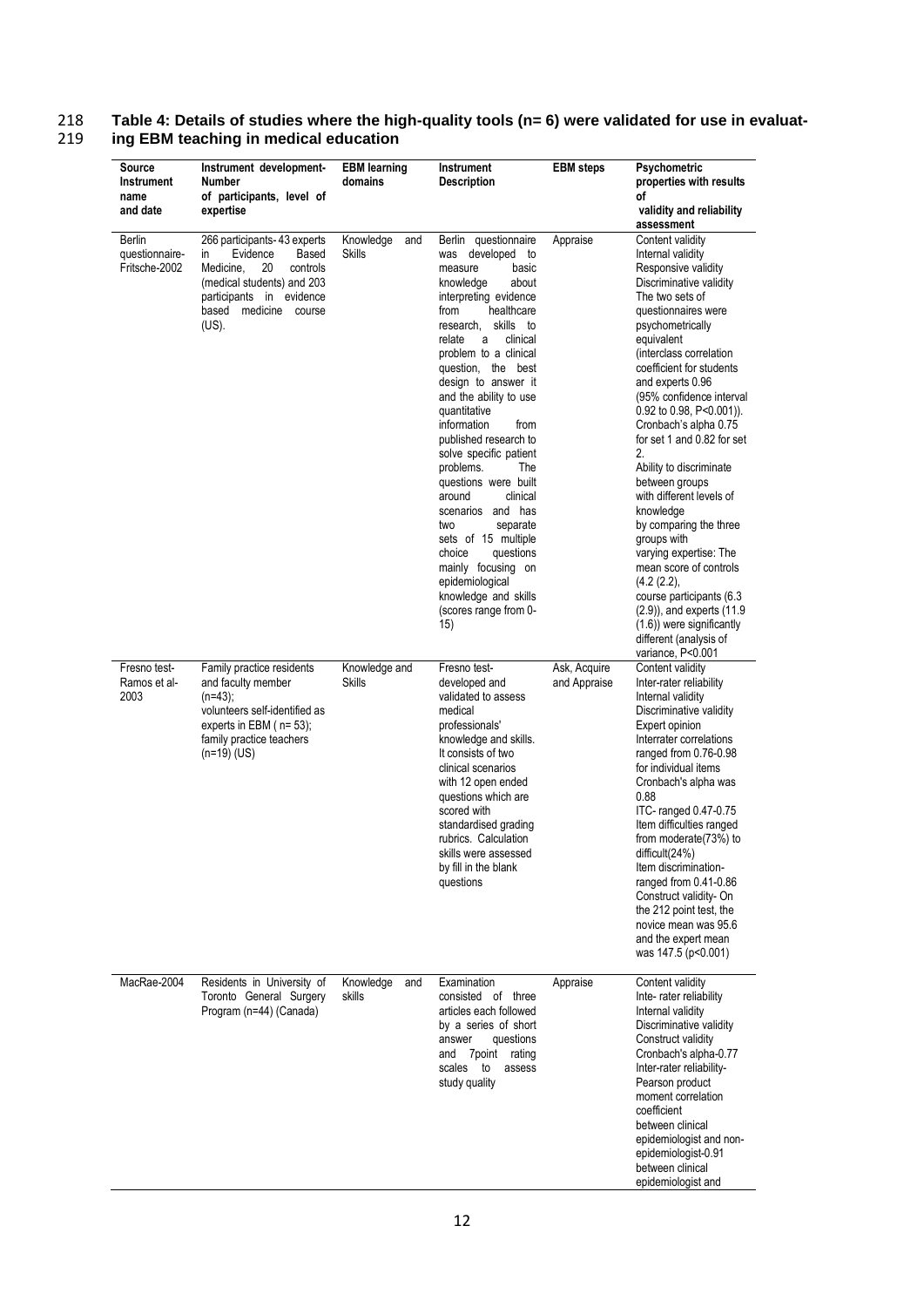|                                                                                                                                 |                                                                                                                                                                                                                                                                                                                                                                                                                                                                                                        |                            |                                                                                                                                                                                                                                                                                                                                                                                                                                                                                                     |                                        | nurse-0.78<br>Construct validity was<br>assessed<br>by comparing scores of<br>those who attended the<br>journal club versus<br>those who didn't and by<br>postgraduate year of<br>training $(p=0.02)$                                                                                                                                                                                                                                                                                                                                  |
|---------------------------------------------------------------------------------------------------------------------------------|--------------------------------------------------------------------------------------------------------------------------------------------------------------------------------------------------------------------------------------------------------------------------------------------------------------------------------------------------------------------------------------------------------------------------------------------------------------------------------------------------------|----------------------------|-----------------------------------------------------------------------------------------------------------------------------------------------------------------------------------------------------------------------------------------------------------------------------------------------------------------------------------------------------------------------------------------------------------------------------------------------------------------------------------------------------|----------------------------------------|----------------------------------------------------------------------------------------------------------------------------------------------------------------------------------------------------------------------------------------------------------------------------------------------------------------------------------------------------------------------------------------------------------------------------------------------------------------------------------------------------------------------------------------|
| <b>Taylor-2001</b><br>Bradley et al<br>2005                                                                                     | 4 groups of healthcare<br>professionals- (n= 152)<br>with varying degrees of<br>expertise of EBP (UK)<br>Group 1- with no or little<br>prior EBP education<br>2-undertaken CASP<br>workshop within last 4<br>weeks<br>3-undertaken CASP<br>workshop in the last 12<br>months<br>4-academics currently<br>teaching EBP and attended<br>1997 Oxford CEBM<br>workshop<br>Later Bradley et al tried<br>with 175 medical students<br>in RCT of self-directed vs<br>workshop based EBP<br>curricula (Norway) | Knowledge and<br>attitudes | Questionnaire-<br>11 m cas<br>-true, false, don't<br>know<br>correct responses<br>given 1<br>incorrect responses<br>scored -1<br>Don't know-0                                                                                                                                                                                                                                                                                                                                                       | Acquire and<br>Appraise                | Content validity<br><b>Internal Validity</b><br>Responsive validity<br>Discriminative validity<br>Cronbach's alpha (0.72<br>for knowledge and 0.64<br>for attitudes questions<br>spearman's correlation<br>(internal consistency)-<br>total knowledge and<br>attitudes scores ranged<br>from 0.12 to 0.66,<br>discriminative validity<br>(novice and expert)<br>Responsiveness<br>(instrument able to<br>detect change)                                                                                                                |
| <b>ACE</b><br>tool-<br>Dragan<br>llic-<br>2014                                                                                  | 342 medical students- 98<br>EBM-<br>EBM-<br>108<br>novice,<br>intermediate and 136 EBM-<br>advanced<br>participants<br>(Australia)                                                                                                                                                                                                                                                                                                                                                                     | Knowledge<br>and<br>skills | Assessing<br>Competency<br>in<br>EBM (ACE )tool was<br>developed<br>and<br>validated to evaluate<br>medical<br>trainees'<br>competency in EBM<br>across<br>knowledge,<br>skills and attitudes-<br>15<br>items-<br>dochotomous<br>outcome<br>measure-<br>items 1 and 2- asking<br>the<br>answerable<br>question; items 3 and<br>4-<br>searching<br>literature, items 5-11-<br>critical<br>appraisal,<br>items 12-15 relate to<br>step<br>4<br>applying<br>evidence<br>the<br>to<br>patient scenario. | Ask, Acquire,<br>Appraise and<br>Apply | Content validity<br>Inter-rater reliability<br>Internal validity<br>Responsive validity<br>Discriminative validity<br>Construct validity-<br>statistically significant<br>linear trend for<br>sequentially improved<br>mean score<br>corresponding to the<br>level of training<br>$(p<0.0001)$ -<br>item difficulty-ranged<br>from $36\%$ to $84\%$<br>internal reliability<br>(ranged from 0.14 to<br>0.20)<br>item discrimination<br>(ranged from 0.37-0.84)<br>Cronbach's alpha<br>coefficient for internal<br>consistency was 0.69 |
| Kortekaas-<br>Utrecht<br>questionnaire-<br>2017 (original<br>questionnaire<br>in Dutch,<br>English<br>version now<br>available) | Postgraduate GP trainees<br>$(n-219)$ ,<br>hospital trainees (n= 20),<br>GP supervisors (20),<br>academic GPs or clinical<br>epidemiologists (n=8)<br>(Netherlands)                                                                                                                                                                                                                                                                                                                                    | Knowledge                  | Utrecht questionnaire<br>on knowledge<br>on clinical<br>epidemiology (U-<br>CEP): Two sets of 25<br>questions and a<br>combined set of 50                                                                                                                                                                                                                                                                                                                                                           | Ask, Appraise<br>and Apply             | Content validity<br><b>Internal Validity</b><br>Responsive validity<br>Discriminative validity<br>Content validity-expert<br>opinion and survey<br>Construct validity-<br>significant difference in<br>mean score between<br>experts, trainees and<br>supervisors<br>internal consistency-<br>Cronbach alpha-0.79<br>for set A and 0.80 for set<br>B; responsive validity-<br>significantly higher<br>mean scores after EBM<br>training than before<br><b>EBM</b> training                                                             |

Internal reliability-ITC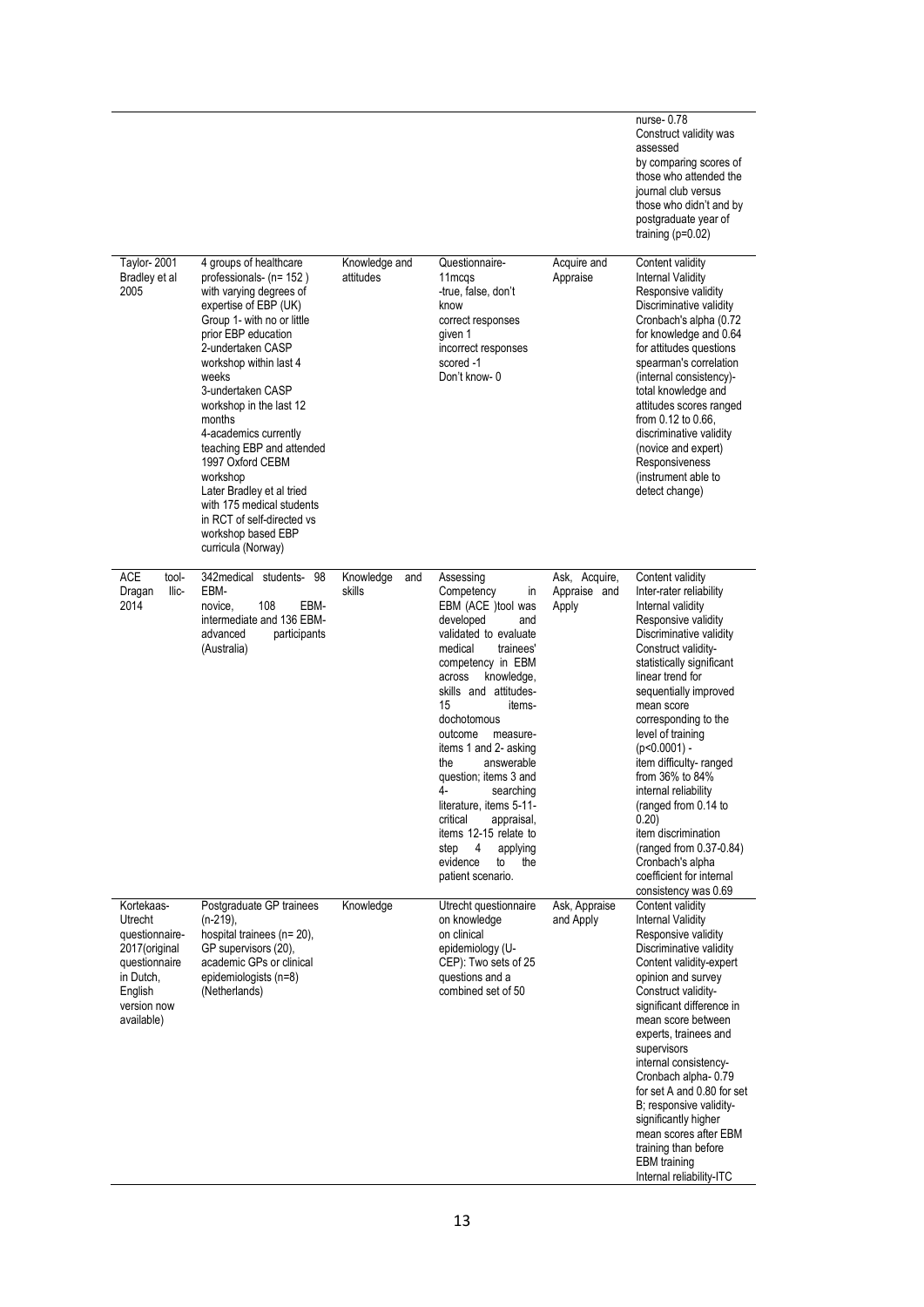- 220 Abbreviations: ITC Item total correlation; RCT Randomised controlled trial; CASP Critical appraisal
- 221 skills program; UCEP Utrecht questionnaire on knowledge on Clinical epidemiology for Evidence-
- 222 based Practice
- 223

# 224 **Table 5: Classification of the six high quality tools according to CREATE framework**

|              |                             | Type of as-       |                     |               |            |            |        |
|--------------|-----------------------------|-------------------|---------------------|---------------|------------|------------|--------|
|              | <b>Assessment category</b>  | sessment          | <b>Steps of EBM</b> |               |            |            |        |
|              |                             | Patient -ori-     |                     |               |            |            |        |
| 7            | <b>Benefits to patients</b> | ented outcomes    |                     |               |            |            |        |
|              |                             | Activity monitor- |                     |               |            |            |        |
| 6            | <b>Behaviours</b>           | ing               |                     |               |            |            |        |
|              |                             |                   |                     |               | Berlin's   |            |        |
|              |                             |                   |                     |               | Fresno     |            |        |
|              |                             | Performance       | Fresno              | Fresno        | <b>ACE</b> |            |        |
| 5            | <b>Skills</b>               | assessment        | <b>ACE</b>          | <b>ACE</b>    | MacRae     | <b>ACE</b> |        |
|              |                             |                   |                     |               | Taylor's   |            |        |
|              |                             |                   |                     |               | Berlin's   |            |        |
|              |                             |                   |                     |               | Fresno     |            |        |
|              |                             |                   | Fresno              |               | <b>ACE</b> |            |        |
|              |                             | Cognitive test-   | ACE                 | Fresno        | U-CEP      | <b>ACE</b> |        |
| 4            | Knowledge                   | ing               | U-CEP               | <b>ACE</b>    | MacRae     | U-CEP      |        |
| 3            | Self-efficacy               |                   |                     |               |            |            |        |
| $\mathbf{2}$ | <b>Attitudes</b>            | Self-re-          |                     |               | Taylor's   |            |        |
|              | Reaction to the educa-      | port/Opinion      |                     |               |            |            |        |
| 1            | tional experience           |                   |                     |               |            |            |        |
|              |                             |                   |                     |               | Ap-        | Inte-      | Evalu- |
|              |                             |                   | Ask                 | <b>Search</b> | praise     | grate      | ate    |

225 Audience characteristic: Students and trainees in medical education

# 226 Assessment aims: Formative

227 Details of the remaining six tools identified in this review, which did not meet the criteria for 'high qual-

228 ity' tools are presented in Table 6. These tools have been used to evaluate EBM in medical educa-

229 tion and assess (a) the dimension(s) of EBM learning, namely- reaction to educational experience,

230 attitudes, self-efficacy, knowledge, skills, behaviours and benefits to patients; (b) different step(s) of

231 EBM and (d) presented results of the psychometric performance of the tool. However, they have not

232 demonstrated multiple (≥3) types of established validity evidence (including evidence of discriminative

233 validity).

#### 234 **Table 6 Details of studies which have used and validated six other tools identified by this re-**235 **view for use in evaluating EBM teaching in medical education**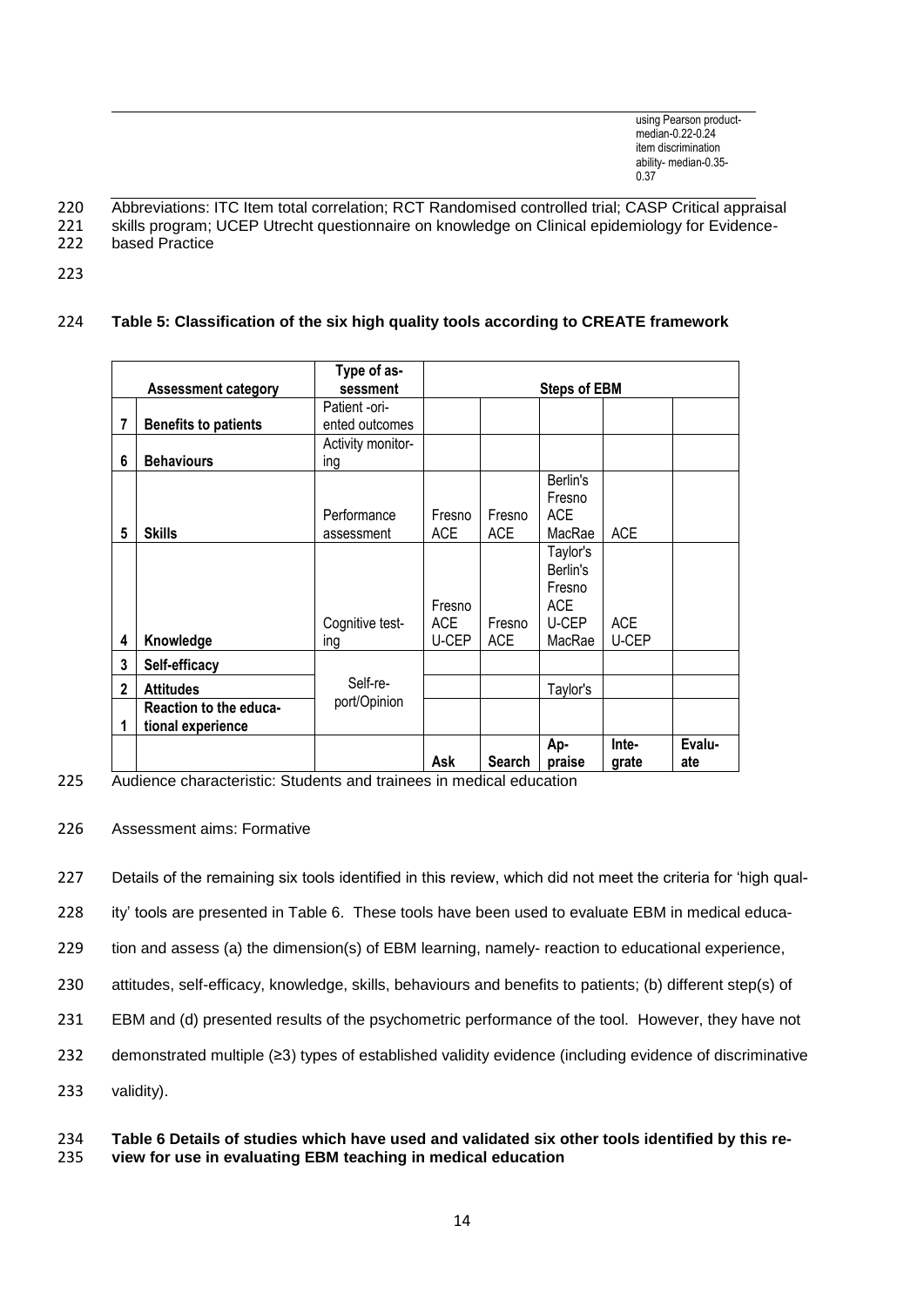| Source<br><b>Instrument</b><br>name<br>and date             | <b>Instrument</b><br>development-<br>Number<br>of participants,<br>level of expertise | <b>EBM</b> learning<br>domains | <b>Instrument</b><br><b>Description</b>                                                                                                                                                                                                                                                                                                                      | <b>EBM</b> steps                                                                                                                                                                                                                                                                     | Psychometric properties with<br>results of<br>validity and reliability assessment                                                                                                                                                                                                                                                                                                                                     |
|-------------------------------------------------------------|---------------------------------------------------------------------------------------|--------------------------------|--------------------------------------------------------------------------------------------------------------------------------------------------------------------------------------------------------------------------------------------------------------------------------------------------------------------------------------------------------------|--------------------------------------------------------------------------------------------------------------------------------------------------------------------------------------------------------------------------------------------------------------------------------------|-----------------------------------------------------------------------------------------------------------------------------------------------------------------------------------------------------------------------------------------------------------------------------------------------------------------------------------------------------------------------------------------------------------------------|
| Educational<br>Prescription-<br>David<br>Feldstein-<br>2009 | 20 residents                                                                          | Knowledge and<br>skills        | Educational<br>prescription (EP)-<br>web based<br>tool that guides<br>learners through<br>the four As of<br>EBM. Learners<br>use<br>the EP to define a<br>clinical question,<br>document a<br>search strategy,<br>appraise<br>the evidence,<br>report the results<br>and<br>apply evidence to<br>the particular<br>patient                                   | Asking,<br>acquiring,<br>appraising,<br>applying                                                                                                                                                                                                                                     | Predictive validity<br>Interrater reliability<br>Inter-rater reliability on the 20 EPs<br>showed<br>moderate agreement for Overall<br>Competence $(k = 0.57)$<br>fair agreement for Question Formation<br>$(k = 0.22)$ .<br>Substantial agreement for Searching<br>(k = 0.70)<br>Evaluation of Evidence $(k = 0.44)$ ;<br>and Application of Evidence ( $k =$<br>$0.72$ );                                            |
| BACES-<br>Barlow-2015                                       | Yes<br>postgraduate<br>medical<br>trainees/residents-<br>150 residents                | knowledge, skills              | BACES-<br>Biostatistics and<br>Clinical<br>Epidemiology<br>Skills (BACES)<br>assessment for<br>medical<br>residents-30<br>multiple choice<br>questiions were<br>written to focus<br>on iinterpreting<br>clinical<br>epidemiological<br>and statistical<br>methods                                                                                            | Appraisal-<br>interpreting<br>clinical<br>epidemiology<br>and<br>statistical<br>methods                                                                                                                                                                                              | Content validity was assessed<br>through a four person expert review<br>Item Response Theory (IRT)- makes it<br>flexible to use subsets of questions for<br>other cohorts of residents (novice,<br>intermediate and advanced).<br>26 items fit into a two parameter<br>logistic IRT model and correlated well<br>with their comparable CTT (classical<br>test theory) values                                          |
| David<br>Feldstein-<br>EBM test -<br>2010                   | 48 internal<br>medicine<br>Residents                                                  | Knowledge and<br>skills        | EBM test-25<br>mcqs-covering<br>seven<br>EBM focus areas:<br>a) asking clinical<br>questions,<br>b) searching, c)<br>EBM resources,<br>d) critical<br>appraisal of<br>therapeutic<br>and diagnostic<br>evidence, e)<br>calculating<br>ARR, NNT and<br>RRR, f<br>interpreting<br>diagnostic<br>test results and<br>g) interpreting<br>confidence<br>intervals | Asking,<br>acquiring<br>and<br>appraising-<br>Asking<br>clinical<br>questions,<br>searching,<br>EBM<br>resources,<br>critical<br>appraisal,<br>calculations<br>of ARR,<br>NNT, RRR,<br>interpreting<br>diagnostic<br>test results<br>and<br>interpreting<br>confidence<br>intervals. | Construct validity-<br>Responsive validity<br>EBM experts scored significantly<br>higher EBM test scores compared to<br>PGY-1 residents (p<0.001), who in<br>turn scored higher than 1st year<br>students ( $p<0.004$ ).<br>Responsiveness of the test was also<br>demonstrated with 16 practising<br>clinicians- mean difference in fellows'<br>per-test to post-test EBM scores was<br>5.8 points (95% CI-4.2, 7.4) |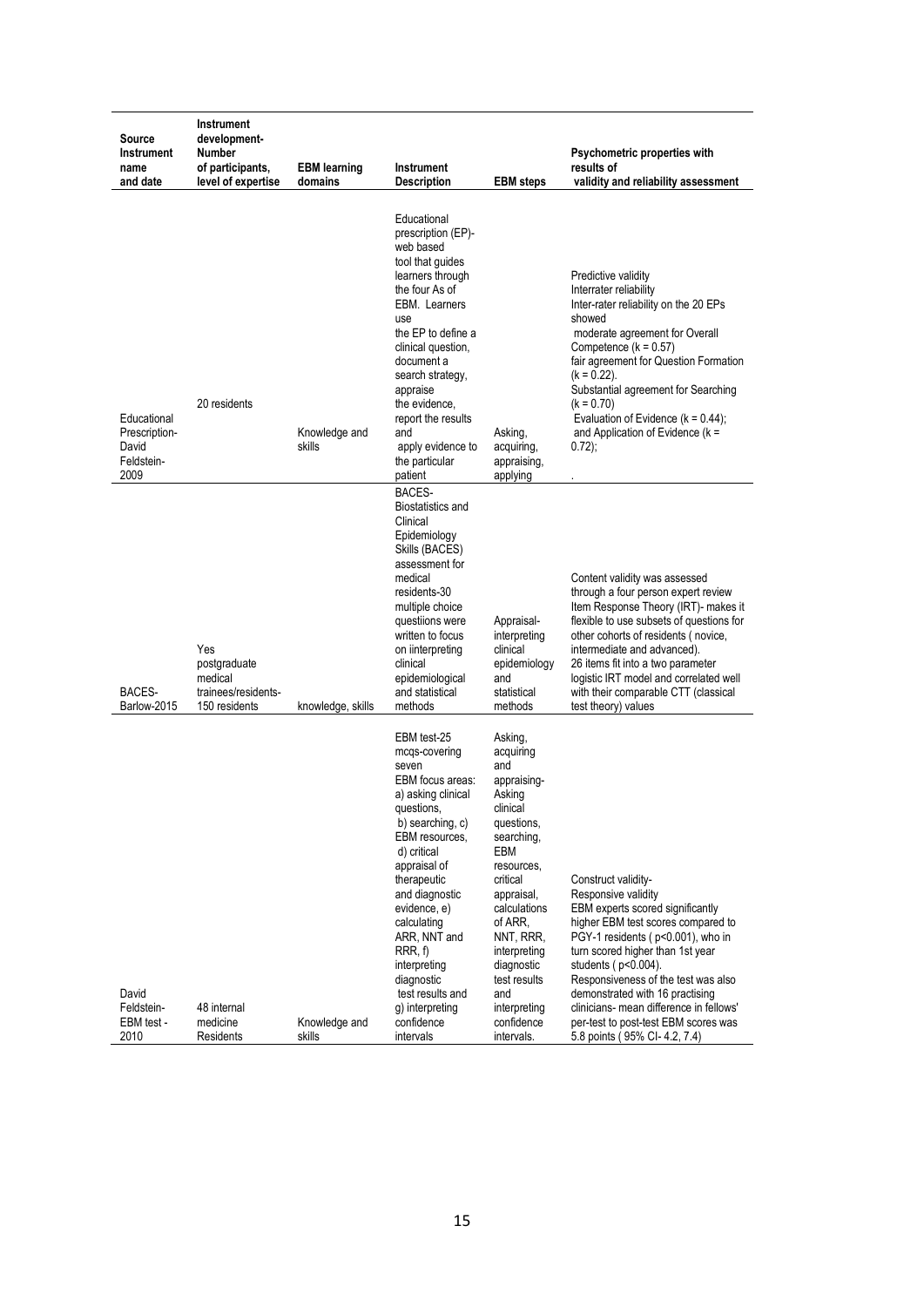| Source<br><b>Instrument</b><br>name<br>and date | <b>Instrument</b><br>development-<br>Number<br>of participants,<br>level of expertise                                                                                                | <b>EBM</b> learning<br>domains | <b>Instrument</b><br><b>Description</b>                                                                                                                                                                                                               | <b>EBM</b> steps                       | Psychometric properties with<br>results of<br>validity and reliability assessment                                                                                                                                         |
|-------------------------------------------------|--------------------------------------------------------------------------------------------------------------------------------------------------------------------------------------|--------------------------------|-------------------------------------------------------------------------------------------------------------------------------------------------------------------------------------------------------------------------------------------------------|----------------------------------------|---------------------------------------------------------------------------------------------------------------------------------------------------------------------------------------------------------------------------|
| Frohna-<br><b>OSCE-2006</b>                     | Medical students<br>(n-26) who tried<br>the paper-based<br>test during the<br>pilot phase. A<br>web-based station<br>was then<br>developed for full<br>implementation<br>$(n=140)$ . | <b>Skills</b>                  | A web based 20<br>minutes OSCE-<br>specific case<br>scenario in<br>where<br>students asked a<br>structural clinical<br>question,<br>generated<br>effective<br><b>MEDLINE</b> search<br>terms and elected<br>the most<br>appropriate of 3<br>abstracts | Ask, acquire,<br>appraise and<br>apply | Face validity<br>Inter-rater reliability<br>Literature review and expert<br>consensus<br>Between three scorers,<br>there was good inter rater reliability<br>with 84, 94 and<br>96% agreement (k= 0.64, 0.82 and<br>0.91) |
| Tudiver-<br><b>OSCE-2009</b>                    | Residents -first<br>year and second<br>vear                                                                                                                                          | <b>Skills</b>                  | <b>OSCE</b> stations                                                                                                                                                                                                                                  | Ask, acquire,<br>appraise and<br>apply | Content validity-<br>construct validity- p=0.43<br>criterion validity- p<0.001<br>Inter rater reliability- ICC-0.96<br>Internal reliability- Cronbach's alpha-<br>0.58                                                    |
| Mendiola-<br>mcg-2012                           | Fifth year medical<br>students                                                                                                                                                       | Knowledge                      | <b>MCQ (100</b><br>questions)                                                                                                                                                                                                                         | Appraise                               | Reliability of the mcq= Cronbach's<br>alpha 0.72 in M5 and 0.83 in M6<br>group<br>Effect size in Cohen's d for the<br>knowledge score main outcome<br>comparison of M5 EBM vs M5 non-<br>EBM was 3.54                     |

237 Abbreviation: mcq multiple choice quesion; OSCE objective structured clinical examination; ICC intra-<br>238 class correlation; NNT number needed to treat; ARR attributable risk ratio; RRR relative risk ratio class correlation; NNT number needed to treat; ARR attributable risk ratio; RRR relative risk ratio

239

236

# 240 **Discussion**

241 This systematic review has identified twelve validated tools which can help evaluate EBM teaching in

242 medical education. This review has focused on tools which used objective outcome measures; pro-

243 vided enough description of the tool; the EBM educational domains assessed; EBM steps assessed,

244 and details of the psychometric tests carried out. Of the twelve tools identified, six were high quality

- 245 tools as supported by established (interrater reliability (if applicable), use of objective (non-self-re-
- 246 ported) outcome measure(s) and demonstrated multiple (≥3) types of established validity evidence
- 247 (including evidence of discriminative validity).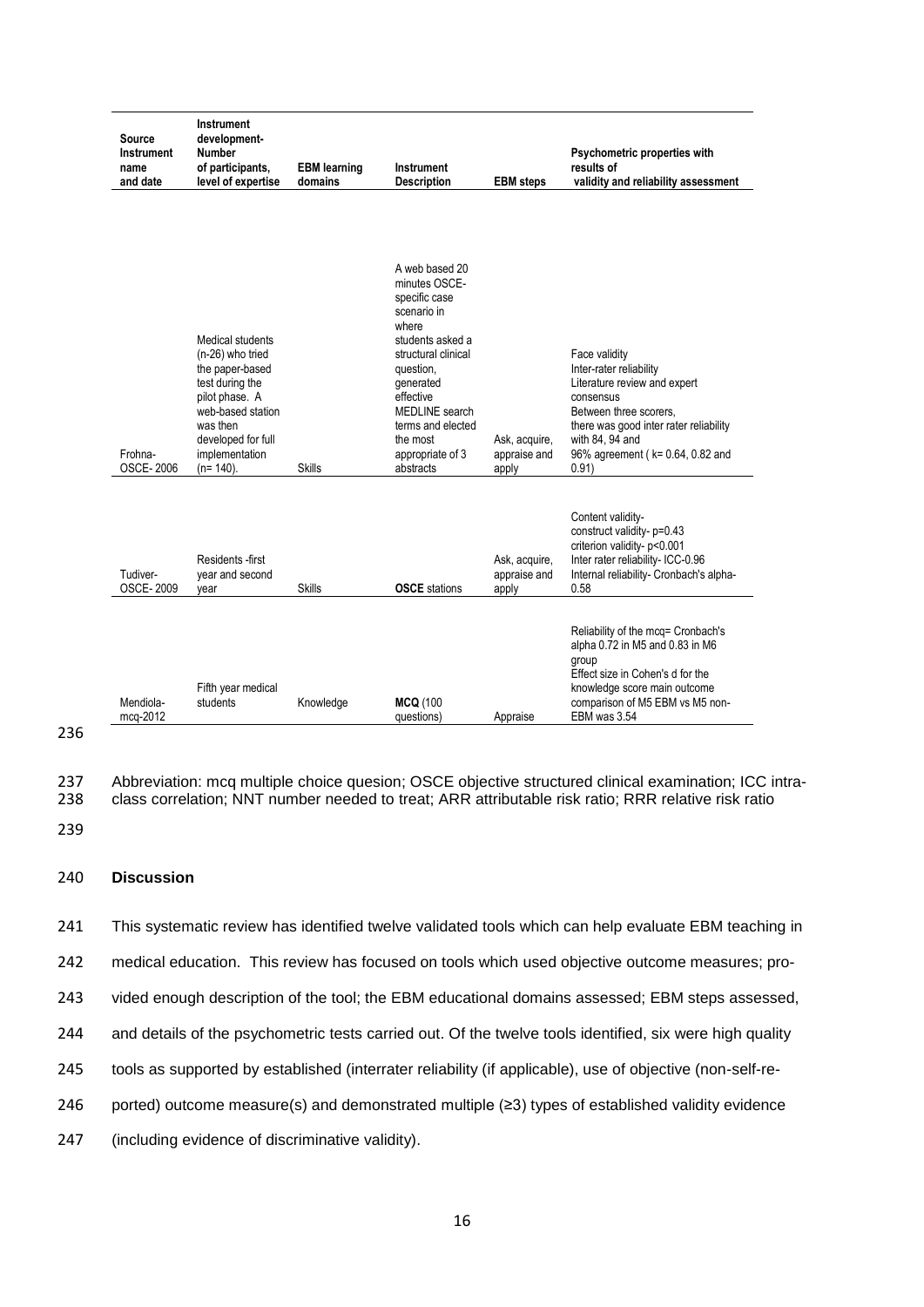Of the five steps of EBM, 'appraise' was the most commonly evaluated step, followed by 'ask', 'ac- quire' and 'apply' steps. None of the tools identified evaluated the last step- 'assess'. Conducting an audit of clinical processes and outcomes and using activity diaries to document activities directly re-251 lated to EBP have been suggested as possible methods of assessing EBP process (25). Most tools evaluated knowledge and skills domains of the seven outcome domains. Few evaluated changes in attitude and behaviours. No tools were identified which could evaluate reaction to EBM teaching or the impact on patient benefit. Challenges in measuring the impact of patient benefit might be be- cause the impact is often latent and distant and the difficulty in isolating the effect of EBM from the role of the overarching team and healthcare system on patient outcomes (9).

 This is the first systematic review which has provided EBM educators in medical education a compen- dium of currently available high-quality tools to evaluate teaching of EBM. We have also categorised the six high quality tools identified by this review according to the CREATE framework (12) to provide a taxonomy which can help medical educators decide on the most appropriate tool(s) available to evaluate their EBM teaching. The taxonomy has categorised tools against the EBM steps and the EBM educational domains, to help developers of new tools to identify and where possible address the current gaps.

 Shaneyfelt et al (6) identified 104 unique assessment strategies in 2006, which could be used to eval- uate EBP (Evidence based practice) and found that most evaluated EBM skills. In line with the pre- sent review, they also noted that of the EBP skills, acquiring evidence and appraising evidence were most commonly evaluated. Of the 104 tools identified they categorised seven as level 1-they were supported by established inter rater reliability (if applicable), objective (non-self-reported) outcome measures, and multiple (≥ 3) types of established validity evidence (including evidence of discrimina-270 tive validity) (6). The authors specifically identified the Fresno (7) and Berlin (8) as the only high qual- ity instruments for evaluating knowledge and skills of individual trainees across the EBP steps. The 2006 review (6), however, did not categorise the level 1 tools according to the EBM educational do-mains assessed.

 Since the 2006 review, two new tools have been identified for use in medical education with similar 275 quality as the initial level 1 tools- ACE and Utrecht questionnaire (16,17). There have been more re-cent reviews which have included these tools-a recent review in 2013 carried out by Oude Rengerink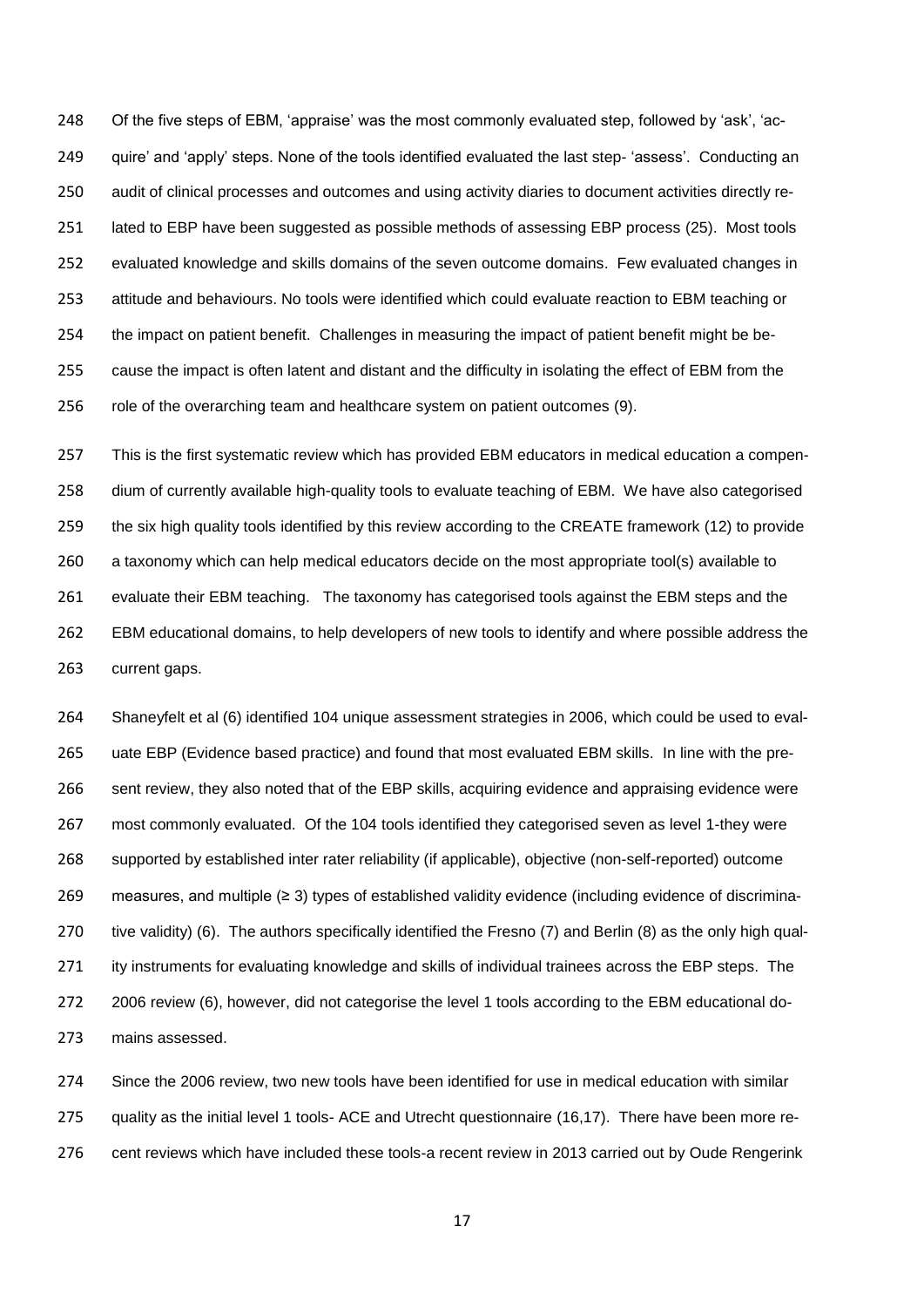et al (10) identified 160 different tools that assessed EBP behaviour amongst all healthcare profes- sionals. However, the authors found that most of them subjectively evaluated a single step of EBP behaviours without established psychometric properties. They did not find any tool with established validity and reliability which evaluated all five EBP steps.

 Leung et al (26) in their 2014 review of tools for measuring nurses' knowledge, skills and attitudes for evidence based practice identified 24 tools, of which only one had adequate validity- the Evidence Based Practice questionnaire (27). However, the authors note that the Evidence Based Practice questionnaire relies entirely on self-report rather than direct measurement of competence. Thomas et al in their 2015 systematic review of evidence-based medicine tests for family physician residents, found that only the Fresno test had been evaluated with more than one group of family medicine resi-287 dents and had the best documentation of validity and reliability (11).

 The specific focus of this review on tools used in medical education (excluding other healthcare pro- fessionals) offers unique insight and information of use to medical educators. In addition to present- ing details of the identified tools, we have provided a taxonomy of tools which have been categorised 291 according to the EBM steps evaluated and the educational outcome domains measured. We have used the qualities of level 1 category tools suggested by Shaneyfelt to provide a current list of six high-quality tools and have classified them according to CREATE framework. We found that while earlier tools evaluated fewer steps of EBM and educational outcome domains; there is an increasing focus on developing more comprehensive tools which can evaluate all steps of EBM and all educa- tional outcome domains. While most of the tools identified in this review had some validation, recent tools have had more psychometric tests performed and reported. The most recent of the tools; the Utrecht questionnaire has specifically undergone rigorous validation. The authors have carried out tests of internal consistency, internal reliability (item-total correlation), item discrimination index, item difficulty, content validity, construct validity, responsiveness, test-retest reliability, feasibility and exter-nal validation.

 Similar to previous reviews (9,11,26), while categorising the high quality tools against the five EBM steps, we found that the majority of validated tools focus on 'appraise' and fewer tools have focused on the other steps- 'ask', 'acquire' and 'apply'. There is also a need for tools which can address the last step of EBM- 'assess'. Translating research findings into clinical decisions is an important lifelong skill for healthcare professionals. EBM is not just about the ability to ask the right question, followed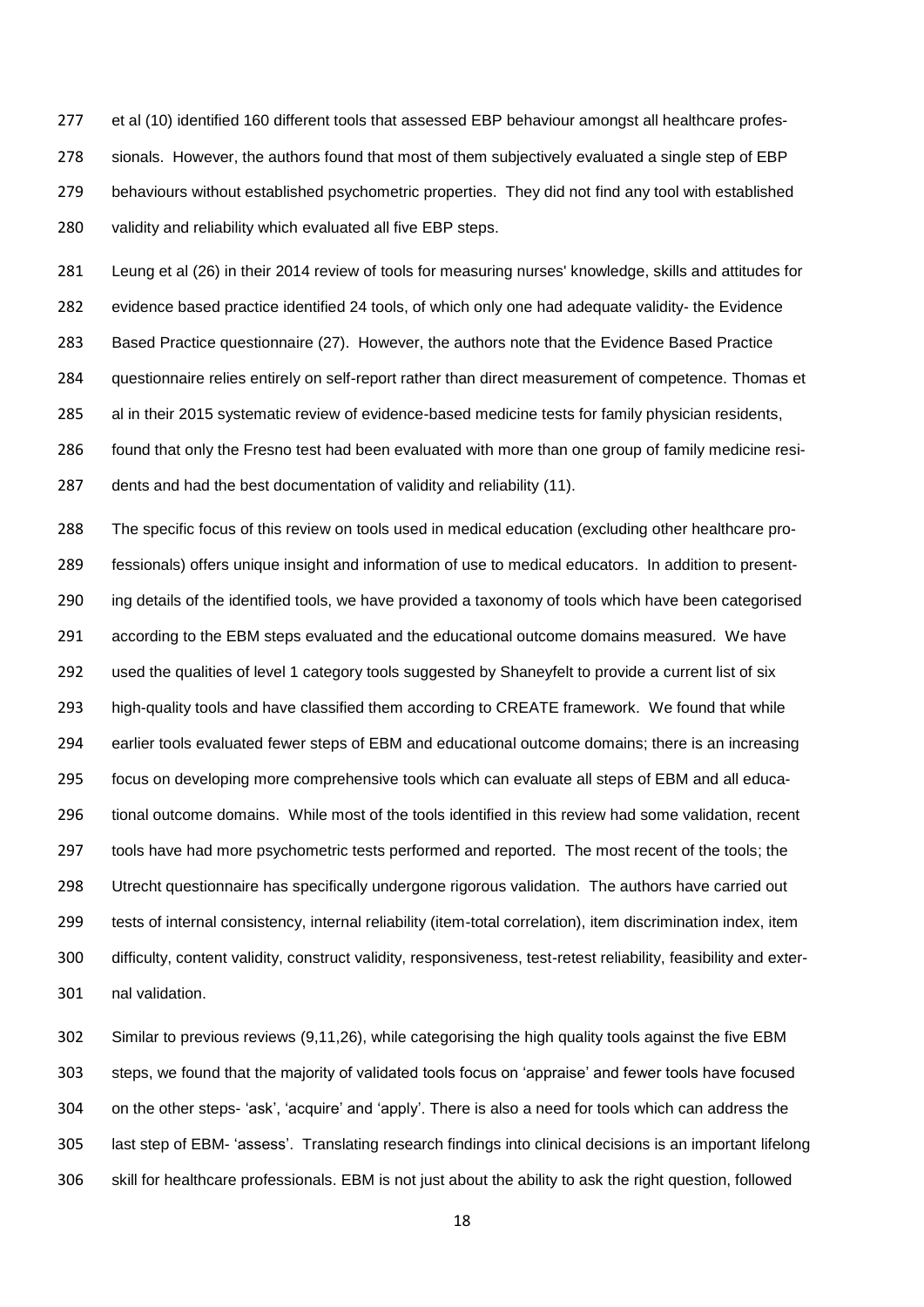by searching and appraising the quality of evidence. It is bringing together clinical expertise, patient values and current best evidence into clinical decision making (1). Multifaceted clinically integrated teaching methods along with evaluation of EBM knowledge, skills, attitudes and behaviour, using vali-dated tools can help in enhancing EBM competencies (5).

 This review has identified some gaps in tools available for EBM teaching. There is a need for tools which can address all aspects of EBM steps- in particular; 'apply' and 'assess'. Evidence suggests that medical education often focuses on teaching and assessing students on the first three steps of EBM- ask, acquire and appraise(9,28). Medical trainees should be taught how to bring together the evidence, patients' preferences and clinical expertise in clinical decisions. As assessment drives learning, trainees should then be assessed on this step of EBM to encourage them to be lifelong learners. Secondly, within educational domains, most tools evaluate knowledge and skills with very few evaluating attitudes and behaviour. Researchers in medical education need to explore new tools which can evaluate all steps of EBM and educational outcome domains. Researchers also need to publish information on the feasibility of implementing the tools- time taken to complete and grade along with any other resource implications. This can help medical educators in making decisions about the feasibility of using these tools in assessing the effectiveness of EBM teaching. In our re- view, we found that while five tools had details on the feasibility of administering them, seven did not have any specific details.

 This systematic review may have some limitations. We may have missed some tools, especially the ones which might have been published in grey literature. However, we searched multiple databases using a robust search strategy and screened citations from retrieved articles. Another limitation is that there may be some inaccuracies in reporting the tools against the educational outcome domains, EBM steps and validity tests. We tried to address this by having two independent reviewers extract data against the agreed checklist from the final list of articles; which was then verified by a third re- viewer. Lastly our review was limited to tools used in medical education. Though literature suggests that several of these tools have also been used in other healthcare professions like nursing, dentistry and allied health professionals.

 In summary, this review has helped to develop a taxonomy of the available tools based on their psy- chometric properties such as reliability and validity; relevance to the five EBM domains and the seven dimensions of EBM learning suggested by the CREATE framework. This will assisst EBM educators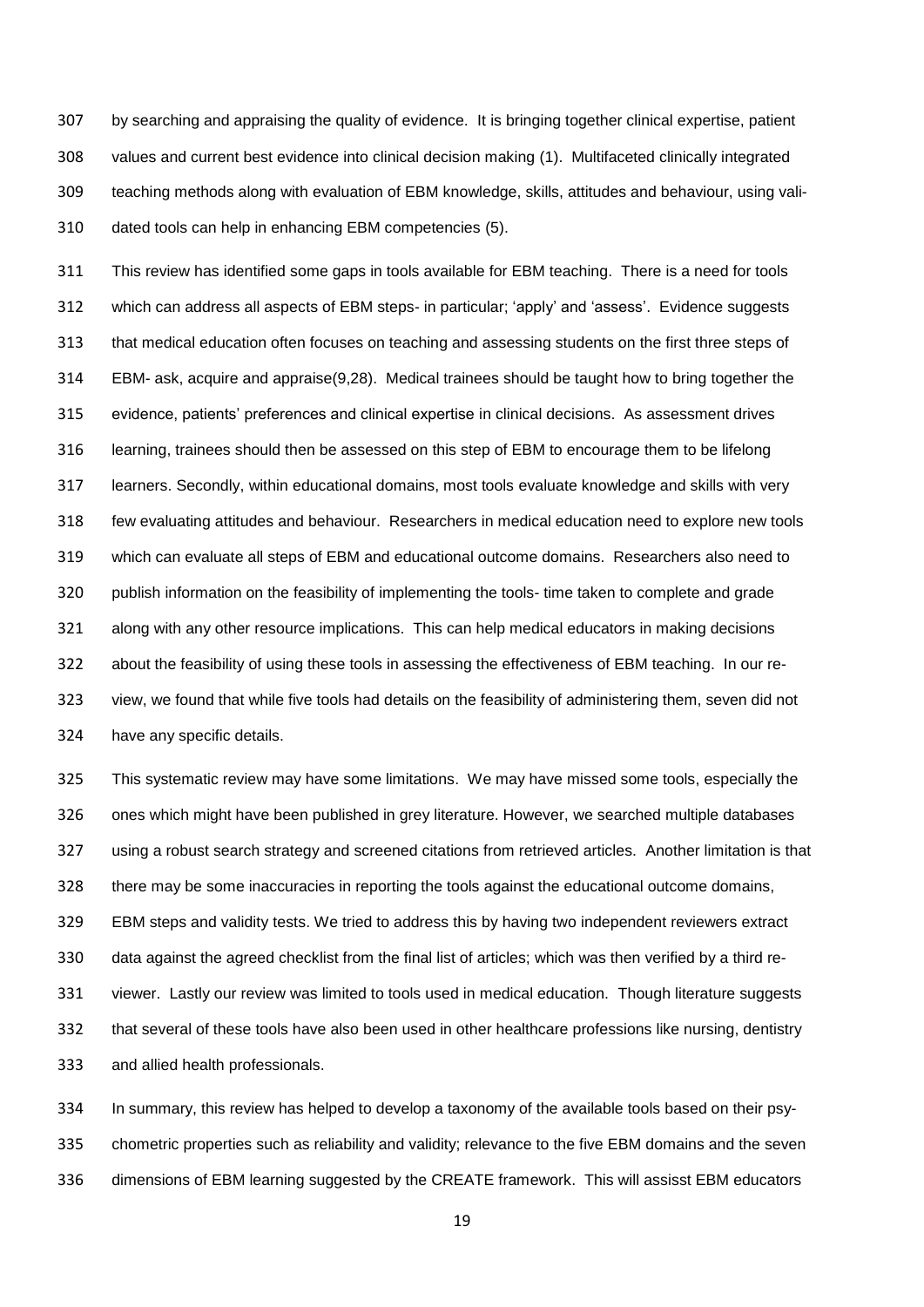in medical education in selecting the most appropriate and psychometrically validated measures to

evaluate EBM teaching.

**Declarations**

- **Acknowledgements**
- None

### **Funding**

- There is no funding documentation relevant to this study. This article represents an independent
- research project funded by an internal University of Buckingham Medical School PhD studentship and
- the systematic review forms part of that PhD project. The views expressed in this protocol are those
- of the authors.
- **Availability of data and materials**
- The data are available to all interested researchers upon request. Please contact the corresponding author.

# **Authors' contributions**

- BK, JH, RP and DN led the development of the study. DN, JH, LJ and RP provided methodological
- input. BK and JH independently searched, screened the papers and extracted the data, LJ inde-
- pendently extracted data and confirmed findings with BK and JH. BK drafted the manuscript. JH, LJ,
- RP, DN and CJS read and approved the final manuscript.

# **Authors' information**

- BK is a senior clinical lecturer and a PhD student in the University of Buckingham Medical School.
- DN is the Director of the Post Graduate Certificate in Teaching Evidence-Based Health Care and
- senior research fellow at the Centre for Evidence Based Medicine, Oxford. JH is lecturer in the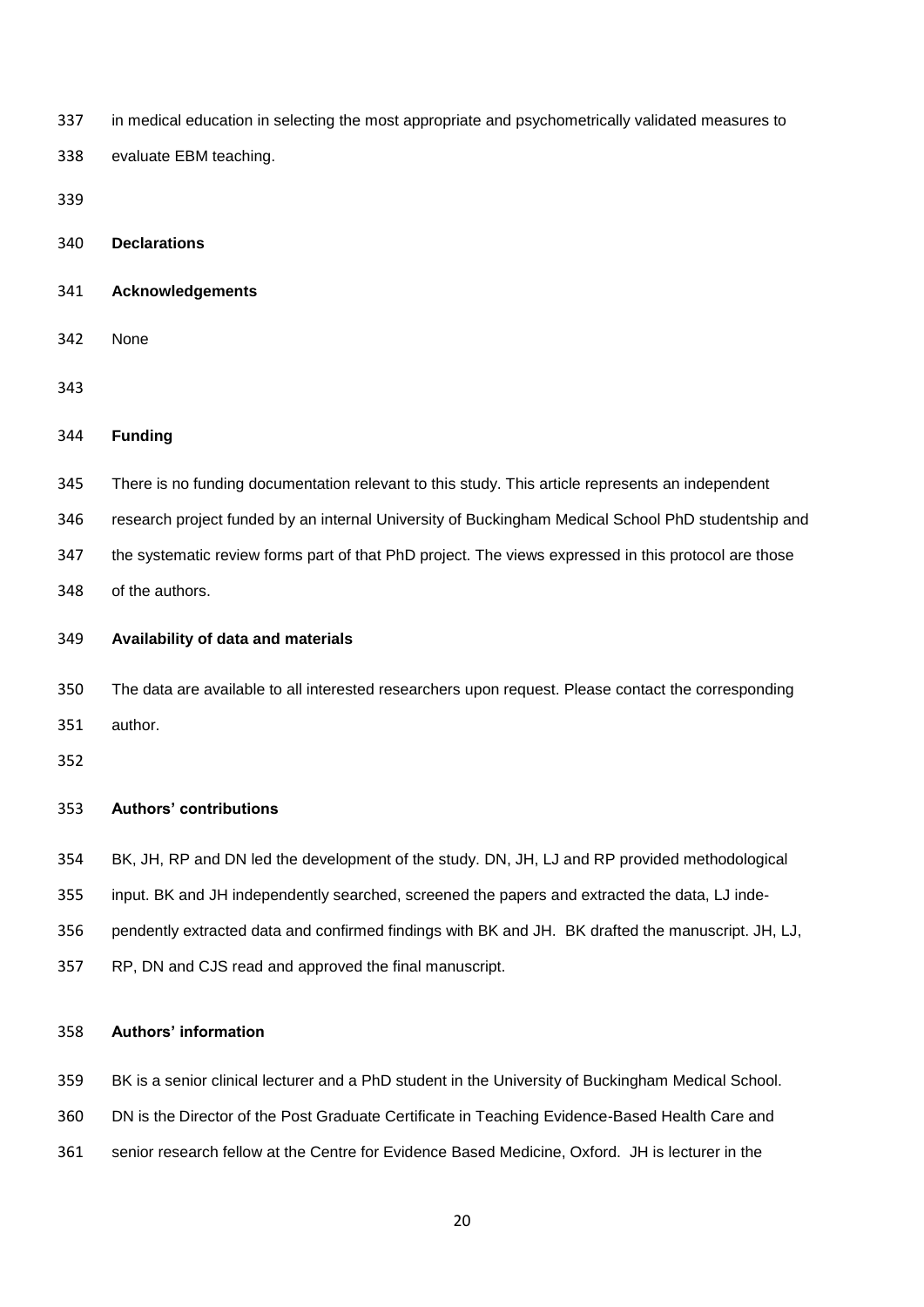- Department of Psychology, Manchester Metropolitan University. LJ is a biomedical lecturer in the
- University of Birmingham City. RP is a librarian in the University of Buckingham. CJS is a senior
- lecturer in the University of Buckingham Medical School.

# **Ethics approval and consent to participate**

- This review will not require ethical approval as it will summarise published studies with non-identifia-
- ble data.
- 
- **Consent for publication**
- Not applicable.
- 

# **Competing interests**

The authors declare that they have no competing interests.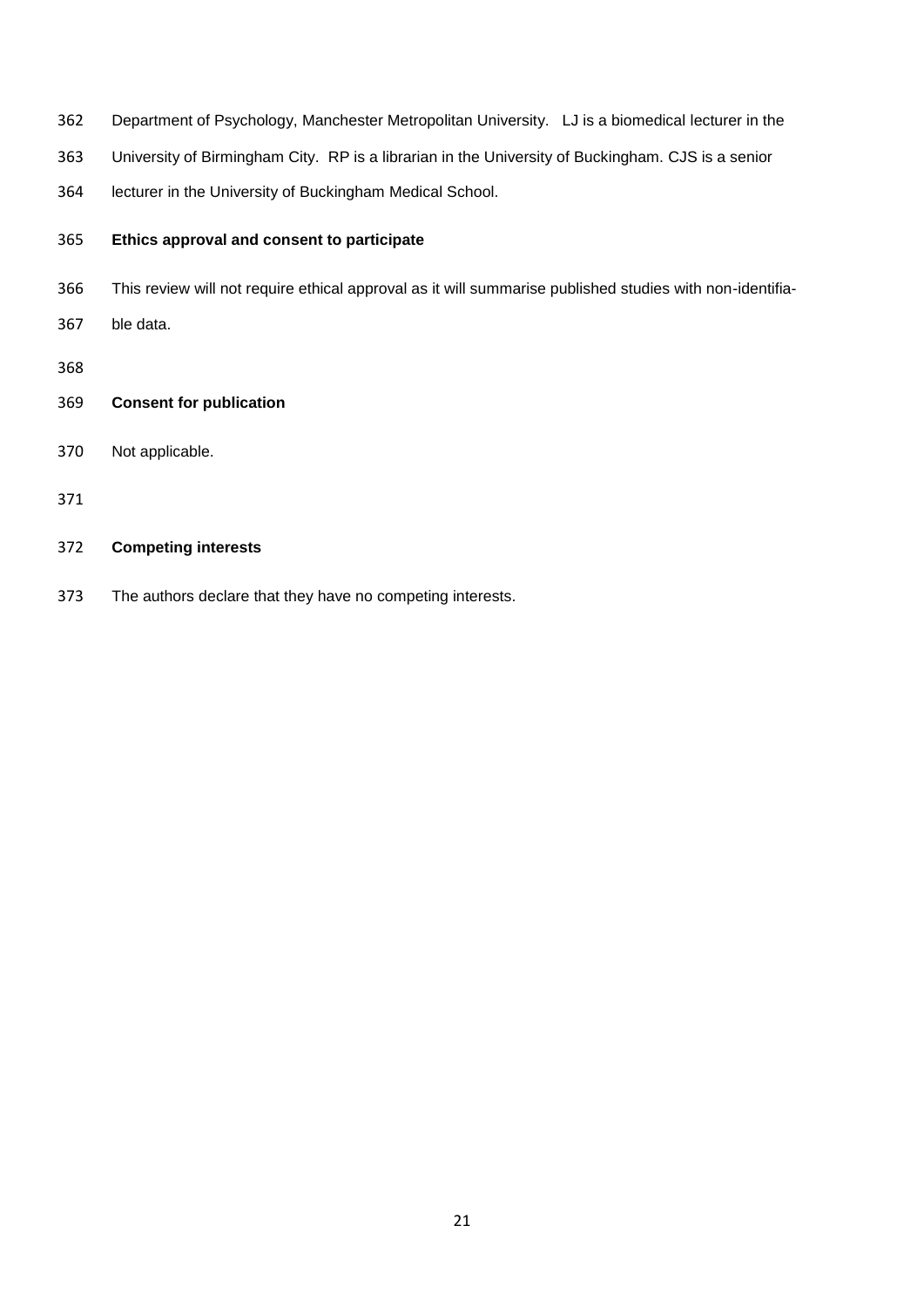### **References**

- 1. Sackett DL, Rosenberg WMC, Gray JAM, Haynes RB, Richardson WS. Evidence based medicine: what it is and what it isn't. BMJ. 1996 Jan 13;312(7023):71–2.
- 2. Straus SE, Glasziou P, Richardson WS, Haynes RB. Evidence-based medicine: how to practice and teach EBM [Internet]. 2019 [cited 2018 Nov 28]. Available from: http://search.ebscohost.com/login.aspx?direct=true&scope=site&db=nlebk&db=nlabk&AN=1836 719
- 3. https://www.gmc-uk.org/-/media/documents/dc11326-outcomes-for-graduates-2018\_pdf-75040796.pdf.
- 4. Coomarasamy A, Khan KS. What is the evidence that postgraduate teaching in evidence based medicine changes anything? A systematic review. BMJ. 2004 Oct 30;329(7473):1017.
- 5. Young T, Rohwer A, Volmink J, Clarke M. What Are the Effects of Teaching Evidence-Based Health Care (EBHC)? Overview of Systematic Reviews. Phillips RS, editor. PLoS ONE. 2014 Jan 28;9(1):e86706.
- 6. Shaneyfelt T, Baum KD, Bell D, Feldstein D, Houston TK, Kaatz S, et al. Instruments for Evaluating Education in Evidence-Based Practice: A Systematic Review. JAMA. 2006 Sep 6;296(9):1116.
- 7. Ramos KD. Validation of the Fresno test of competence in evidence based medicine. BMJ. 2003 Feb 8;326(7384):319–21.
- 8. Fritsche L, Greenhalgh T, Falck-Ytter Y, Neumayer H-H, Kunz R. Do short courses in evidence based medicine improve knowledge and skills? Validation of Berlin questionnaire and before and after study of courses in evidence based medicine. BMJ. 2002 Dec 7;325(7376):1338–41.
- 9. Albarqouni L, Hoffmann T, Glasziou P. Evidence-based practice educational intervention studies: a systematic review of what is taught and how it is measured. BMC Med Educ [Internet]. 2018 Dec [cited 2018 Nov 27];18(1). Available from: https://bmcmededuc.biomedcentral.com/articles/10.1186/s12909-018-1284-1
- 10. Oude Rengerink K, Zwolsman SE, Ubbink DT, Mol BWJ, van Dijk N, Vermeulen H. Tools to assess Evidence-Based Practice behaviour among healthcare professionals. Evid Based Med. 2013 Aug;18(4):129–38.
- 11. Thomas RE, Kreptul D. Systematic review of evidence-based medicine tests for family physician residents. Fam Med. 2015 Feb;47(2):101–17.
- 12. Tilson JK, Kaplan SL, Harris JL, Hutchinson A, Ilic D, Niederman R, et al. Sicily statement on classification and development of evidence-based practice learning assessment tools. BMC Med Educ [Internet]. 2011 Dec [cited 2019 Feb 16]:11(1). Available from: https://bmcmededuc.biomedcentral.com/articles/10.1186/1472-6920-11-78
- 13. Freeth D, Learning and Teaching Support Network. A critical review of evaluations of interprofessional education. London: LTSN-Centre for Health Sciences and Practice; 2002.
- 14. Moher D, Liberati A, Tetzlaff J, Altman DG, for the PRISMA Group. Preferred reporting items for systematic reviews and meta-analyses: the PRISMA statement. BMJ. 2009 Jul 21;339(jul21 1):b2535–b2535.
- 15. Taylor R, Reeves B, Mears R, Keast J, Binns S, Ewings P, et al. Development and validation of a questionnaire to evaluate the effectiveness of evidence-based practice teaching. Med Educ. 2001 Jun;35(6):544–7.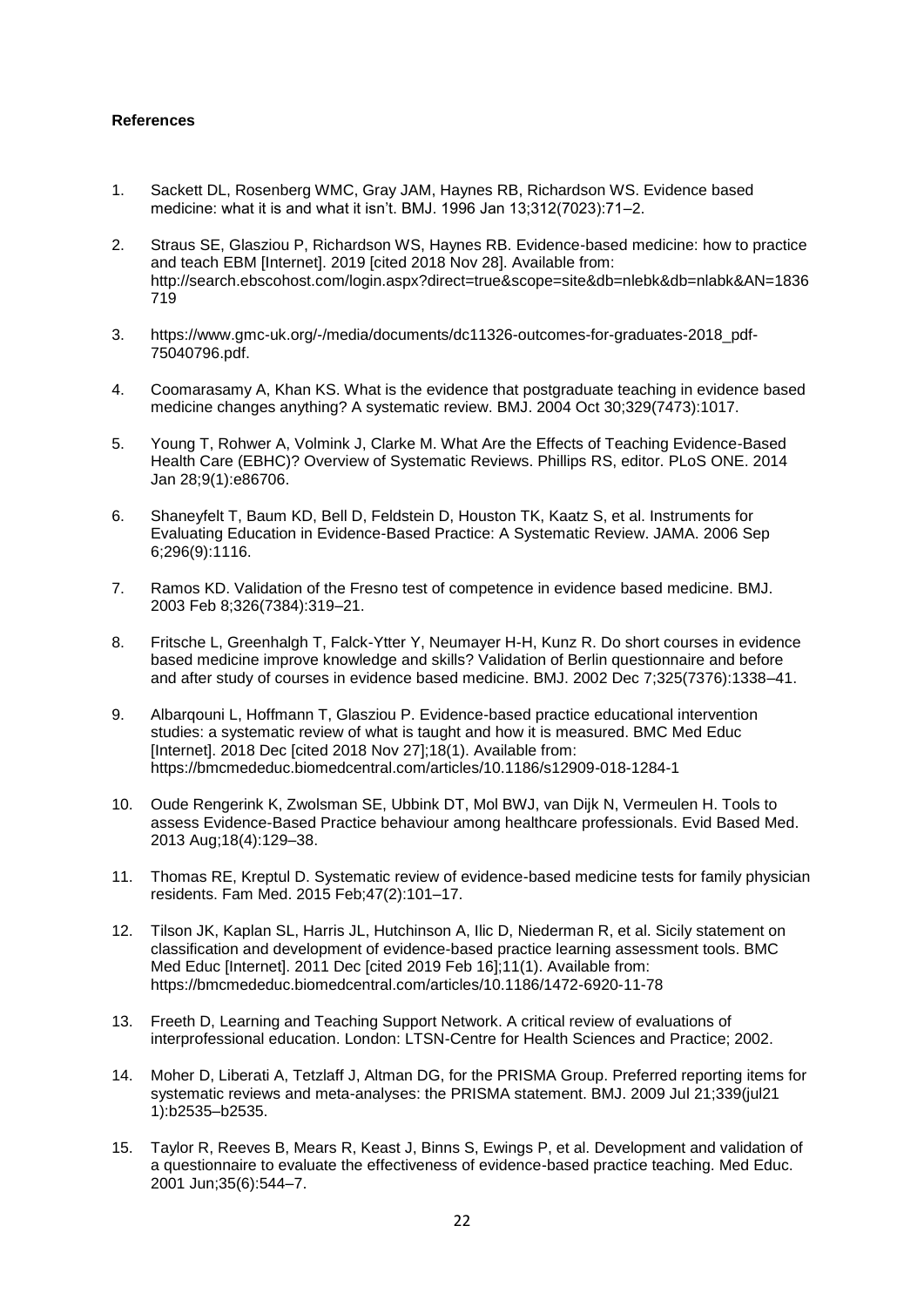- 16. Ilic D, Nordin RB, Glasziou P, Tilson JK, Villanueva E. Development and validation of the ACE tool: assessing medical trainees' competency in evidence based medicine. BMC Med Educ [Internet]. 2014 Dec [cited 2018 Nov 28];14(1). Available from: http://bmcmededuc.biomedcentral.com/articles/10.1186/1472-6920-14-114
- 17. Kortekaas MF, Bartelink M-LEL, de Groot E, Korving H, de Wit NJ, Grobbee DE, et al. The Utrecht questionnaire (U-CEP) measuring knowledge on clinical epidemiology proved to be valid. J Clin Epidemiol. 2017 Feb;82:119–27.
- 18. MacRae HM, Regehr G, Brenneman F, McKenzie M, McLeod RS. Assessment of critical appraisal skills. Am J Surg. 2004 Jan;187(1):120–3.
- 19. Feldstein DA, Maenner MJ, Srisurichan R, Roach MA, Vogelman BS. Evidence-based medicine training during residency: a randomized controlled trial of efficacy. BMC Med Educ [Internet]. 2010 Dec [cited 2019 Sep 13];10(1). Available from: https://bmcmededuc.biomedcentral.com/articles/10.1186/1472-6920-10-59
- 20. Feldstein DA, Mead S, Manwell LB. Feasibility of an evidence-based medicine educational prescription. Med Educ. 2009 Nov;43(11):1105–6.
- 21. Sánchez-Mendiola M, Kieffer-Escobar LF, Marín-Beltrán S, Downing SM, Schwartz A. Teaching of evidence-based medicine to medical students in Mexico: a randomized controlled trial. BMC Med Educ [Internet]. 2012 Dec [cited 2019 Sep 13];12(1). Available from: https://bmcmededuc.biomedcentral.com/articles/10.1186/1472-6920-12-107
- 22. Tudiver F, Rose D, Banks B, Pfortmiller D. Reliability and validity testing of an evidence-based medicine OSCE station. Fam Med. 2009 Feb;41(2):89–91.
- 23. Frohna JG, Gruppen LD, Fliegel JE, Mangrulkar RS. Development of an Evaluation of Medical Student Competence in Evidence-Based Medicine Using a Computer-Based OSCE Station. Teach Learn Med. 2006 Jun;18(3):267–72.
- 24. Barlow PB, Skolits G, Heidel RE, Metheny W, Smith TL. Development of the Biostatistics and Clinical Epidemiology Skills (BACES) assessment for medical residents. Postgrad Med J. 2015 Aug;91(1078):423–30.
- 25. Ilic D. Assessing competency in Evidence Based Practice: strengths and limitations of current tools in practice. BMC Med Educ [Internet]. 2009 Dec [cited 2020 Jan 12];9(1). Available from: https://bmcmededuc.biomedcentral.com/articles/10.1186/1472-6920-9-53
- 26. Leung K, Trevena L, Waters D. Systematic review of instruments for measuring nurses' knowledge, skills and attitudes for evidence-based practice. J Adv Nurs. 2014 Oct;70(10):2181– 95.
- 27. Upton D, Upton P. Development of an evidence-based practice questionnaire for nurses. J Adv Nurs. 2006 Feb;53(4):454–8.
- 28. Meats E, Heneghan C, Crilly M, Glasziou P. Evidence-based medicine teaching in UK medical schools. Med Teach. 2009 Jan;31(4):332–7.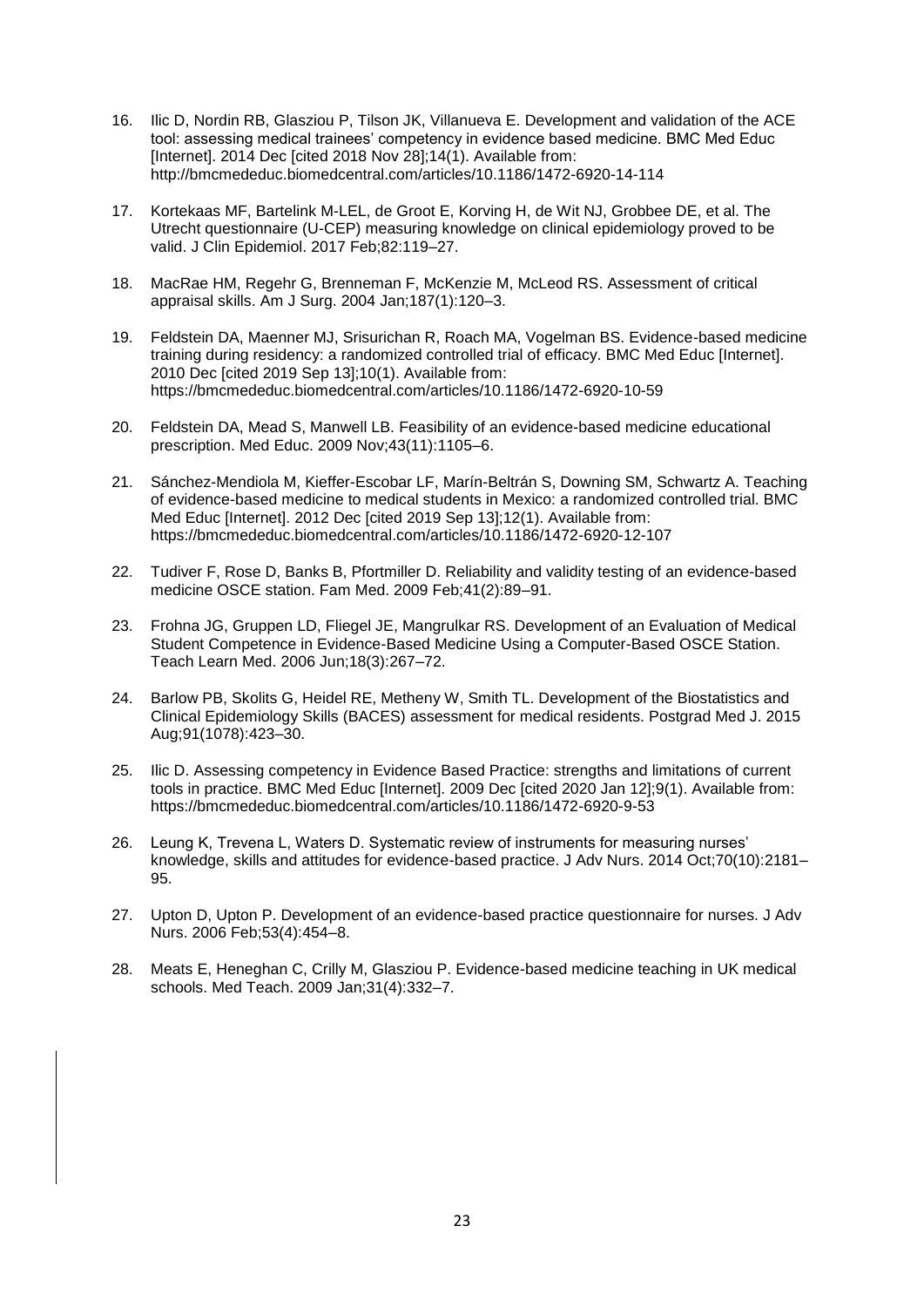**From:** [em.sysr.0.6984f4.0d0f0593@editorialmanager.com](mailto:em.sysr.0.6984f4.0d0f0593@editorialmanager.com) [<em.sysr.0.6984f4.0d0f0593@editorialmanager.com>](mailto:em.sysr.0.6984f4.0d0f0593@editorialmanager.com) on behalf of Systematic Reviews Editorial Office [<em@editorialmanager.com>](mailto:em@editorialmanager.com) **Sent:** 24 February 2020 21:46:20 **To:** Bharathy Kumaravel <br />bharathy.kumaravel@buckingham.ac.uk> **Subject:** Decision has been reached on your submission to Systematic Reviews - SYSR-D-19-00515R1

This email originated outside of the University of Buckingham. Unless you recognise the sender, and know the content is safe, do not click any links or open attachments. Please contact the IT Services Helpdesk if you have any concerns about the content of this email.

SYSR-D-19-00515R1

A systematic review and taxonomy of tools for evaluating Evidence-Based Medicine teaching in medical education Bharathy Kumaravel, MBBS MHSc; Jasmine Heath Hearn; Leila Jahangiri; Rachel Pollard; Claire Joanne Stocker; David Nunan Systematic Reviews

Dear Dr Kumaravel,

I am pleased to inform you that your manuscript "A systematic review and taxonomy of tools for evaluating Evidence-Based Medicine teaching in medical education" (SYSR-D-19-00515R1) has been accepted for publication in Systematic Reviews.

Before publication, our production team will check the format of your manuscript to ensure that it conforms to the standards of the journal. They will be in touch shortly to request any necessary changes, or to confirm that none are needed.

Articles in this journal may be held for a short period of time prior to publication. If you have any concerns please contact the journal.

Any final comments from our reviewers or editors can be found, below. Please quote your manuscript number, SYSR-D-19-00515R1, when inquiring about this submission.

We look forward to publishing your manuscript and I do hope you will consider Systematic Reviews again in the future.

Best wishes,

Kerry Dwan Systematic Reviews <https://systematicreviewsjournal.biomedcentral.com/>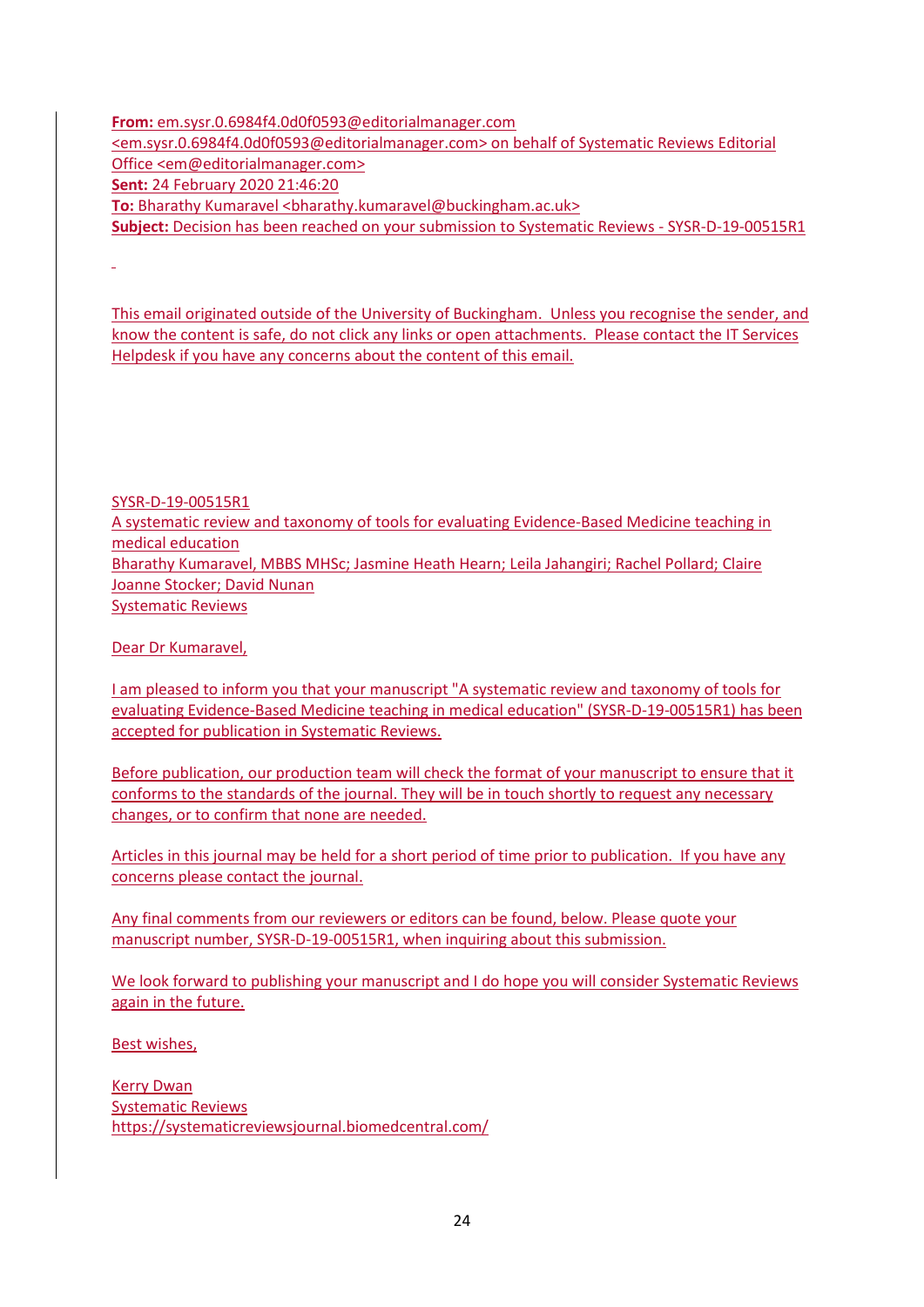Comments:

Reviewer #1: The authors have adequately addressed all the suggested changes.

Reviewer #2: Thank you for addressing my comments. I found the revisions satisfactory.

--

Please also take a moment to check our website at

\_\_\_\_\_\_\_\_\_\_\_\_\_\_\_\_\_\_\_\_\_\_\_\_\_\_\_\_\_\_\_\_\_\_\_\_\_\_\_\_\_\_\_\_\_\_\_\_\_\_

<https://www.editorialmanager.com/sysr/l.asp?i=103103&l=GWK4O5S4> for any additional comments that were saved as attachments. Please note that as Systematic Reviews has a policy of open peer review, you will be able to see the names of the reviewers.

--

Recipients of this email are registered users within the Editorial Manager database for this journal. We will keep your information on file to use in the process of submitting, evaluating and publishing a manuscript. For more information on how we use your personal details please see our privacy policy a[t https://www.springernature.com/production-privacy-policy.](https://www.springernature.com/production-privacy-policy) If you no longer wish to receive messages from this journal or you have questions regarding database management, please contact the Publication Office at the link below.

In compliance with data protection regulations, you may request that we remove your personal registration details at any time. (Use the following URL: [https://www.editorialmanager.com/sysr/login.asp?a=r\)](https://www.editorialmanager.com/sysr/login.asp?a=r). Please contact the publication office if you have any questions.